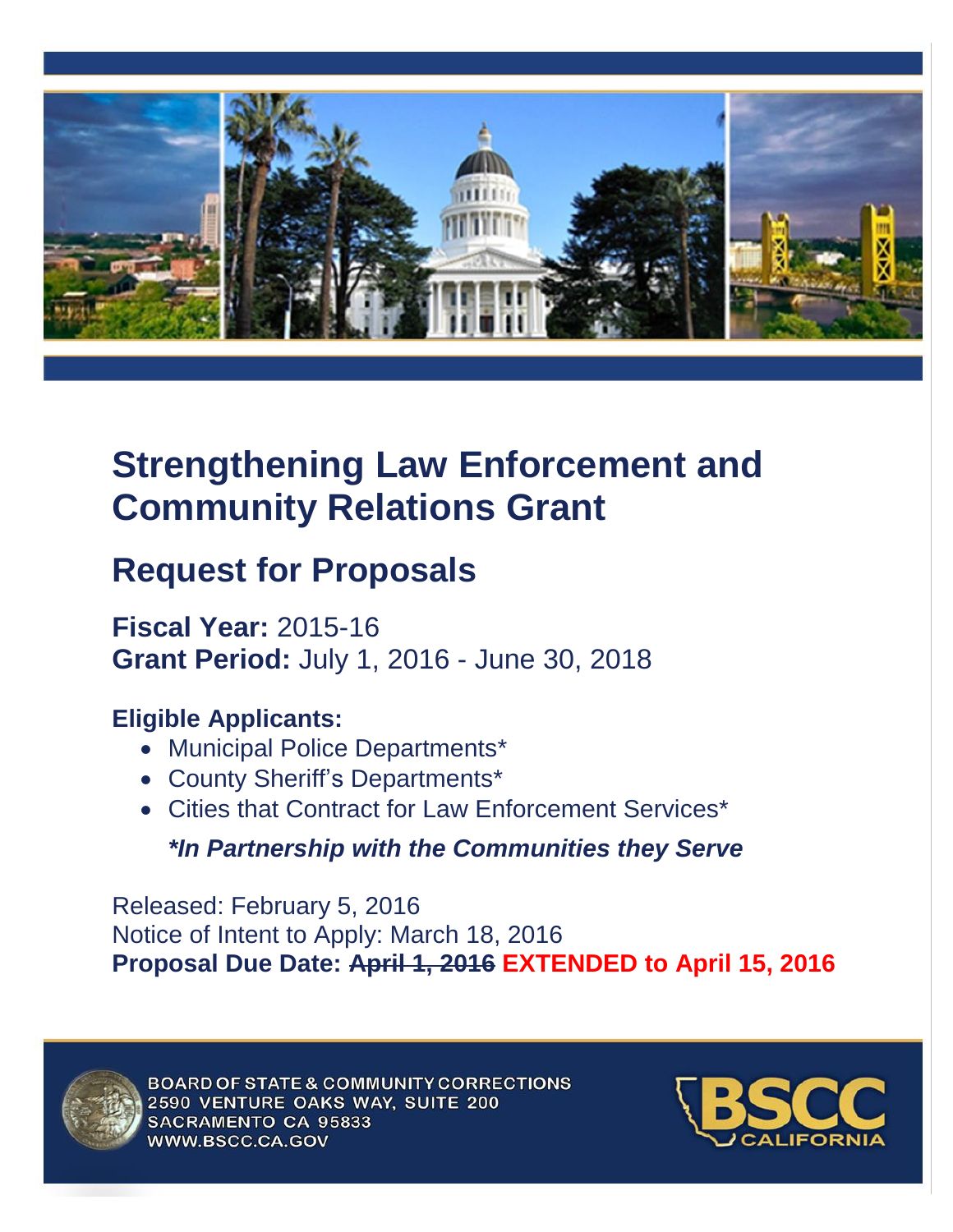# **Table of Contents**

| Eligibility<br>п                                                  |
|-------------------------------------------------------------------|
| President's Task Force on 21st Century Policing: Six Pillars<br>п |
| <b>Grant Period</b><br>٠                                          |
| Joint Proposals<br>п                                              |
| <b>Funding Thresholds</b><br>п                                    |
| <b>Required Local Match</b><br>п                                  |
| Work Plan<br>$\blacksquare$                                       |
|                                                                   |
|                                                                   |
|                                                                   |
| Required Set-Aside for Evaluation Efforts<br>п                    |
| <b>Local Evaluation Plan</b><br>٠                                 |
| <b>Final Local Evaluation Report</b><br>٠                         |
| <b>Evaluation Dissemination</b>                                   |
|                                                                   |
| <b>Grant Agreement</b><br>п                                       |
| <b>Eligible Grant Expenditures</b><br>٠                           |
| <b>Governing Board Resolution</b><br>п                            |
| Audit<br>п                                                        |
| Invoices<br>٠                                                     |
| <b>Quarterly Progress Reports</b><br>п                            |
| <b>Grantee Orientation Process</b><br>$\blacksquare$              |
|                                                                   |
| <b>Technical Compliance Review</b><br>٠                           |
| <b>Merit Review</b><br>п                                          |
| <b>Rating Factors</b><br>٠                                        |
| <b>Summary of Key Dates</b><br>П                                  |
|                                                                   |
|                                                                   |
|                                                                   |
|                                                                   |
|                                                                   |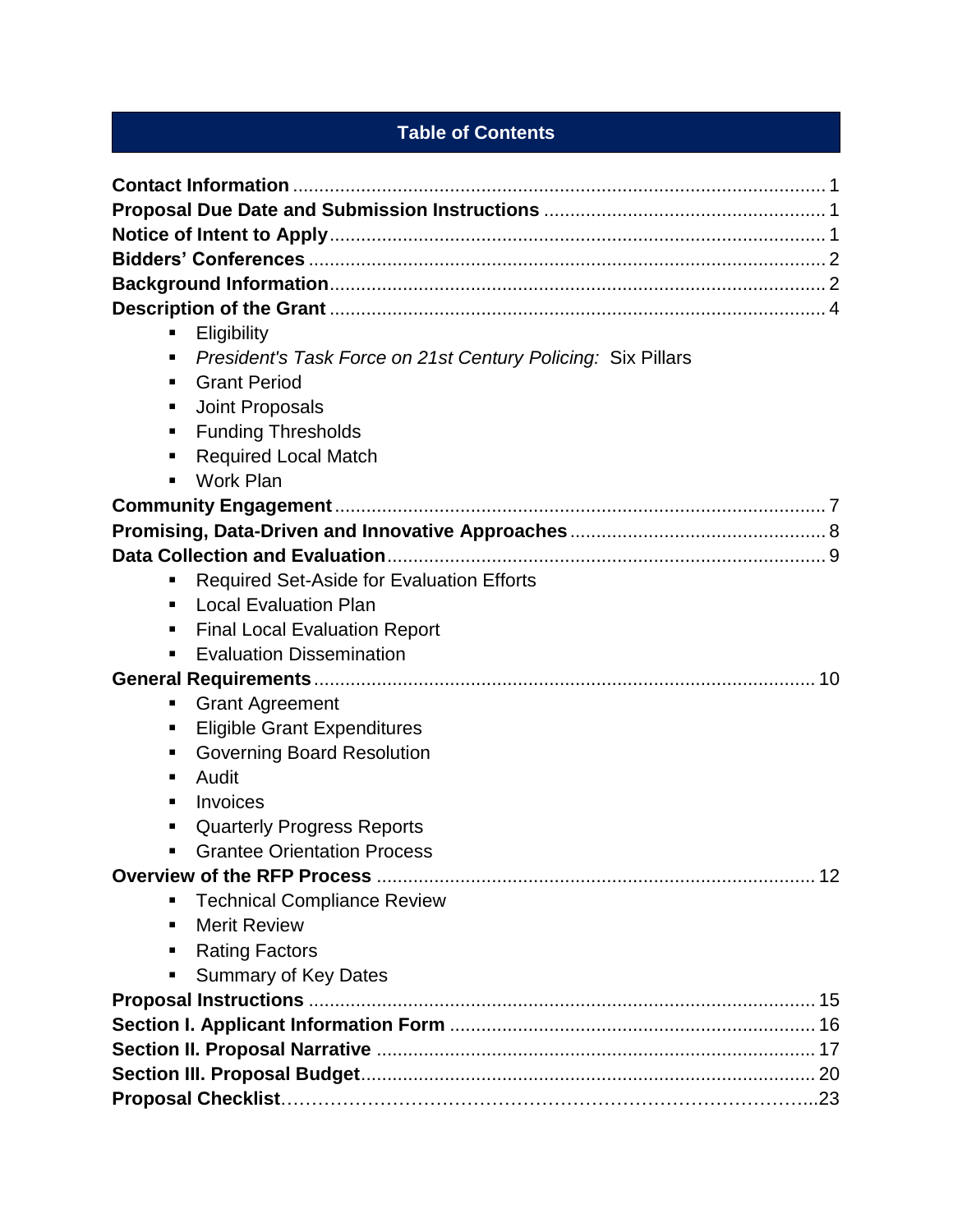# **Appendices**

| Appendix A - Penal Code Section 11108 Self-Certification Form 24 |  |
|------------------------------------------------------------------|--|
|                                                                  |  |
|                                                                  |  |
|                                                                  |  |
|                                                                  |  |
|                                                                  |  |

**Attachment 1 – Boilerplate Standard Agreement** (Form STD 213)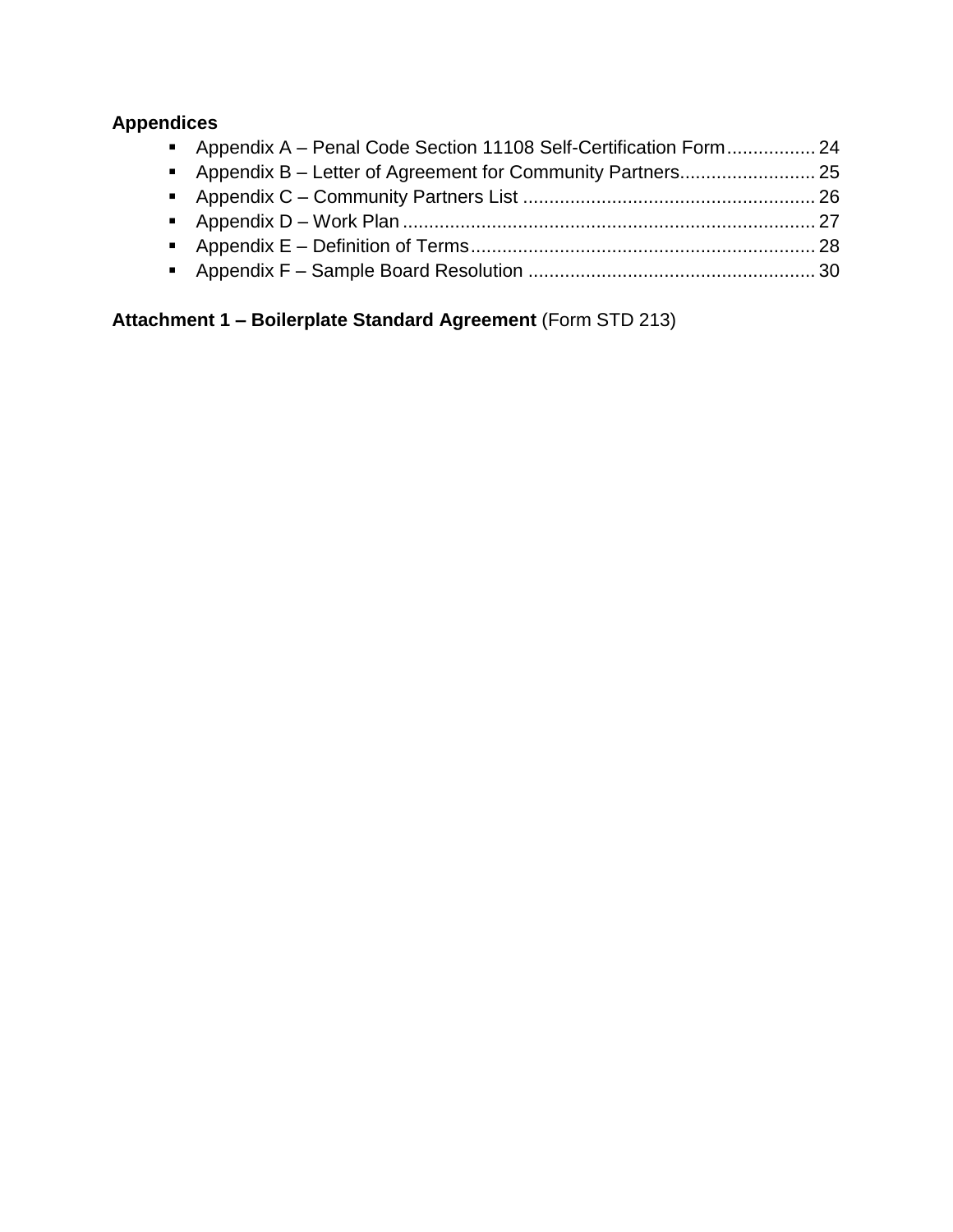## **Contact Information**

This Request for Proposals (RFP) provides the information necessary to prepare a proposal to the Board of State and Community Corrections (BSCC) for grant funds available through the Strengthening Law Enforcement and Community Relations Grant (Strengthening Grant).

The BSCC staff cannot assist the applicant with the actual preparation of the proposal. Any technical questions concerning the RFP, the proposal process or programmatic issues must be submitted by email to:

> Ricardo Goodridge, Field Representative [ricardo.goodridge@bscc.ca.gov](mailto:ricardo.goodridge@bscc.ca.gov)

## **Proposal Due Date and Submission Instructions**

Applicants must submit the original, signed proposal plus one copy according to the instructions below. Both the original and the copy must be received (not just postmarked) by the BSCC's Corrections Planning and Programs Division by **5:00 p.m. on Friday, April 1, 2016 EXTENDED to April 15, 2016.**

1) Mail the original, signed proposal to the following address:

Board of State and Community Corrections Corrections Planning and Programs Division 2590 Venture Oaks Way, Suite 200 Sacramento, CA 95833 **Attn: Strengthening Grant**

2) Email a scanned copy of the signed proposal to: [ricardo.goodridge@bscc.ca.gov.](mailto:ricardo.goodridge@bscc.ca.gov)

*Note: Proposals received after 5:00 p.m. on April 1, 2016 April 15, 2016 will be deemed ineligible.*

## **Notice of Intent to Apply**

Applicants interested in applying to the Strengthening Grant are asked to submit a non-binding Notice of Intent to Apply. Notices will aid the BSCC in its proposal review process.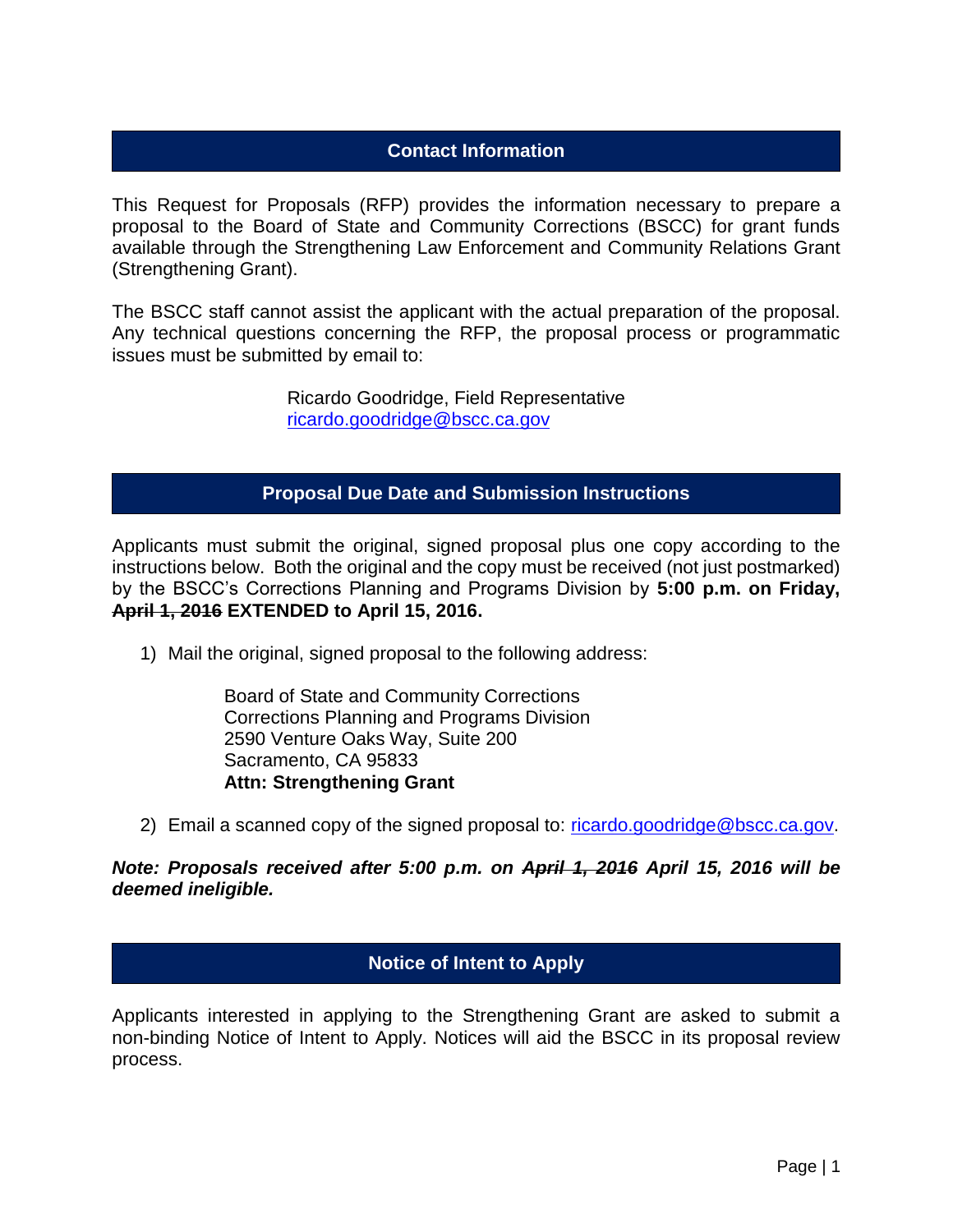There is no specific template for the Notice of Intent to Apply. The notice should include the name of the Lead Agency (see page 4) and a brief statement indicating the agency's intent to submit a proposal. Failure to submit a Notice of Intent to Apply is not grounds for disqualification. Further, prospective applicants that submit a Notice of Intent to Apply and decide later not to apply will not be penalized.

Please submit your non-binding Notice of Intent to Apply by **Friday, March 18, 2016** via email or in the form of letter. Please use one of the following submission options:

| <b>Email responses:</b>   | Patricia Ferguson, Program Analyst<br>patricia.ferguson@bscc.ca.gov                                                                                                                                   |
|---------------------------|-------------------------------------------------------------------------------------------------------------------------------------------------------------------------------------------------------|
| <b>Written responses:</b> | Board of State and Community Corrections<br><b>Corrections Planning and Programs Division</b><br>2590 Venture Oaks Way, Suite 200<br>Sacramento, CA 95833<br>Attn: Patricia Ferguson, Program Analyst |

## **Bidders' Conferences**

The BSCC plans to hold two Bidders' Conferences in advance of the proposal due date of April 1, 2016 April 15, 2016. The purpose of the conferences is to provide clarity on the RFP and respond to questions.

Bidders' Conferences are tentatively scheduled for February 22, 2016 in Sacramento County and February 23, 2016 in Los Angeles County. Exact dates, locations and times will be posted to the BSCC website [\(www.bscc.ca.gov\)](http://www.bscc.ca.gov/) by February 12, 2016.

Individuals with questions about the RFP who are unable to attend a Bidders' Conference should submit questions in writing to Ricardo Goodridge, Field Representative, at [ricardo.goodridge@bscc.ca.gov.](mailto:ricardo.goodridge@bscc.ca.gov)

The BSCC will accept and respond to questions about this RFP from February 5, 2016 to March 18, 2016. Questions and answers will be posted on the BSCC website.

## **Background Information**

Many jurisdictions in California have long-established efforts to foster open communication between law enforcement and the communities they serve, but there is more work to be done. Several controversial officer-involved shootings and other raciallycharged incidents around the country have highlighted this need. The California Legislature has created an opportunity to bolster existing efforts and encourage new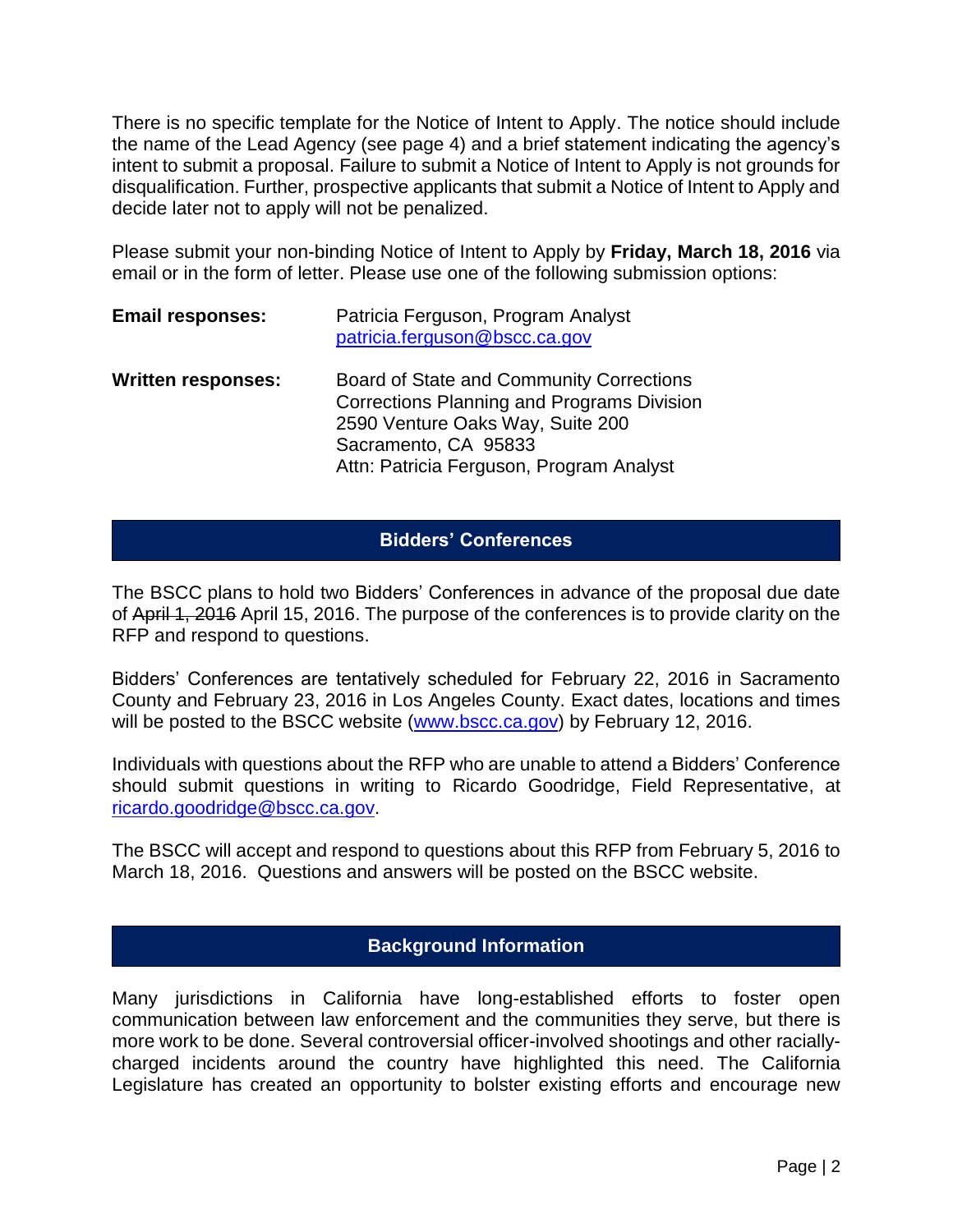jurisdictions to begin the work. In Fiscal Year (FY) 2015-16, the Legislature established a new grant program.

The Budget Act of 2015 allocates \$6,000,000 to the BSCC to administer this new grant program, which is titled the Strengthening Law Enforcement and Community Relations Grant (Strengthening Grant). The Budget Act, in pertinent part provides:

*The Board of State and Community Corrections shall provide grants to local law enforcement for programs and initiatives intended to strengthen the relationship between law enforcement and the communities they serve, including, but not limited to, providing training for front-line peace officers on issues such as implicit bias; funding for research to examine how local policing services currently are being delivered; assessing the state of law enforcementcommunity relations; comparing the status quo with the best practices in the policing profession; and receiving recommendations for moving forward, including the identification of policing models and operational options to improve policing; problem-oriented policing initiatives such as Operation Ceasefire; restorative justice programs that address the needs of victims, offenders, and the community; behavioral health training and any one-time costs associated with implementing, expanding, and maintaining a program designed to capture peace officer interactions with individuals in the community. The Board of State and Community Corrections may use up to 5 percent of the total amount available in this item to administer this program.*

*To receive a grant under this item, the applying agency shall be in full compliance with Section 11108 of the Penal Code with respect to firearms.*

The establishment of this grant program mirrors recent efforts at the federal level. On December 18, 2014, President Barack Obama signed Executive Order 13684 establishing the Task Force on 21<sup>st</sup> Century Policing. In establishing the task force, the President spoke of the distrust that exists between too many police departments and too many communities—the sense that in a country where our basic principle is equality under the law, too many individuals, particularly young people of color, do not feel as if they are being treated fairly (*The President's Task Force on 21st Century Policing*, *May 2015*).

"When any part of the American family does not feel like it is being treated fairly, that's a problem for all of us," said the President. "It's not just a problem for some. It's not just a problem for a particular community or a particular demographic. It means that we are not as strong a country as we can be. And when applied to the criminal justice system, it means we're not as effective in fighting crime as we could be." This grant program represents an opportunity for California jurisdictions to continue or start anew this important work.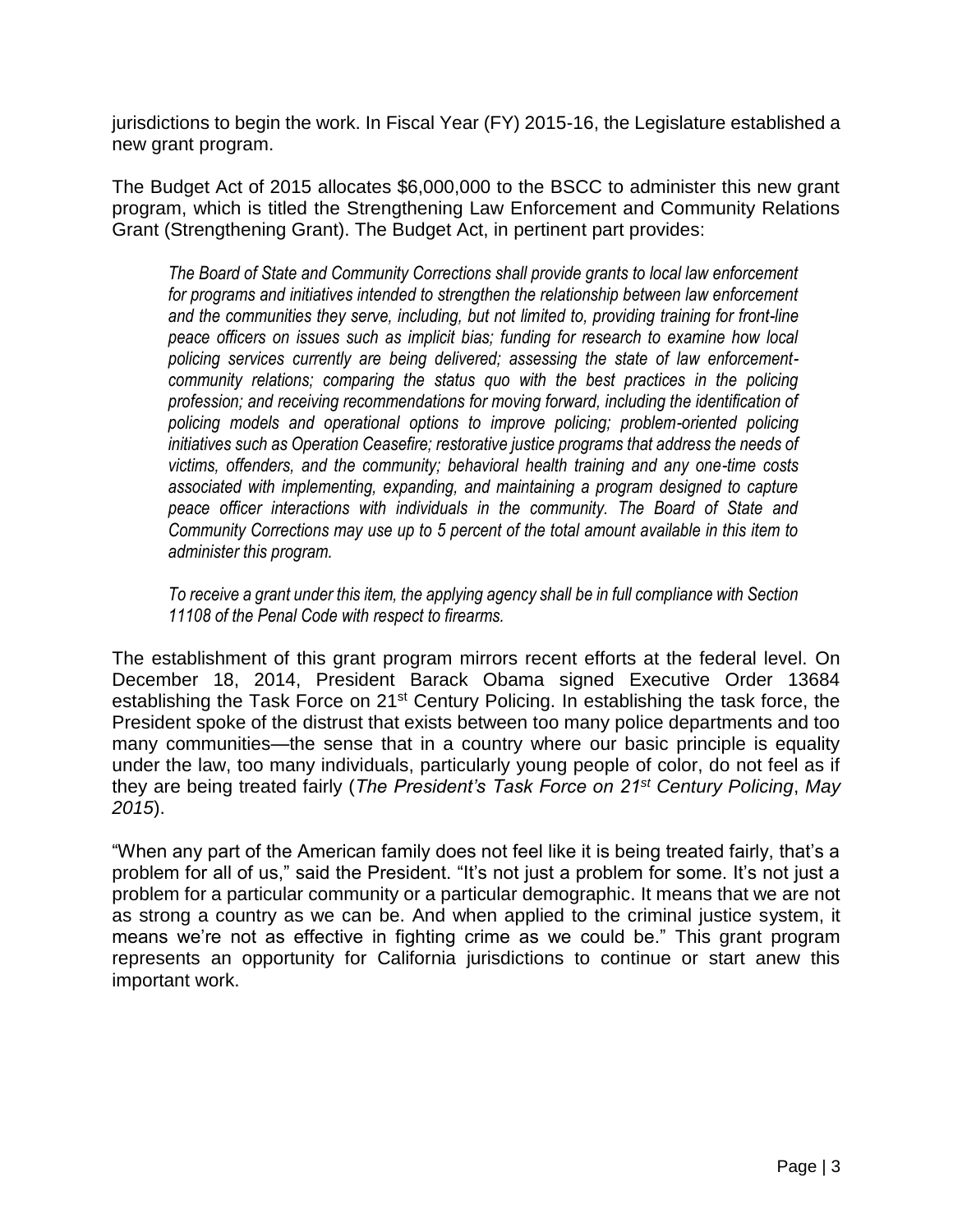## **Description of the Strengthening Grant**

The Strengthening Grant is intended to fund collaborative law enforcement-community approaches that aim to improve, strengthen, establish or reestablish positive meaningful relationships between law enforcement and the communities they serve. Consistent with the statutory language, this grant was established in part to raise awareness about the existence of implicit bias and its impact on interactions between law enforcement and the community.

#### **Eligibility**

Eligible applicants are limited to:

- Municipal police departments in partnership with the communities they serve;
- County sheriff's departments in partnership with the communities they serve; and
- Cities that contract for law enforcement services in partnership with the communities they serve.

For the purposes of this RFP, municipal police departments, county sheriff's departments, and cities that contract for law enforcement services are considered "Lead Agencies."

Lead Agencies must:

- Collaborate and partner with members, organizations and/or representatives of the communities they serve in the planning, development and implementation of the proposed approach. Partnerships between Lead Agencies and these members, organizations and/or representatives must be formalized via Letters of Agreement. (See Community Engagement section.)
- Pass through a minimum of **30 percent** of the total grant award to one or more of those community partner(s) identified in the proposal, in order to demonstrate a shared partnership rooted in community engagement and economic equity.

To be eligible, Lead Agencies must also self-certify that they are in compliance with Penal Code Section 11108, which is a requirement to report certain stolen, lost and found property. Applicants must complete Appendix A and submit it with the proposal.

#### **President's Task Force on 21st Century Policing: Six Pillars**

The President's Task Force on 21<sup>st</sup> Century Policing was created to strengthen community policing and trust among law enforcement officers and the communities they serve. The task force included a cross section of law enforcement, academia, civil rights organizations and non-profit organizations, with support from the U.S. Department of Justice, among many others.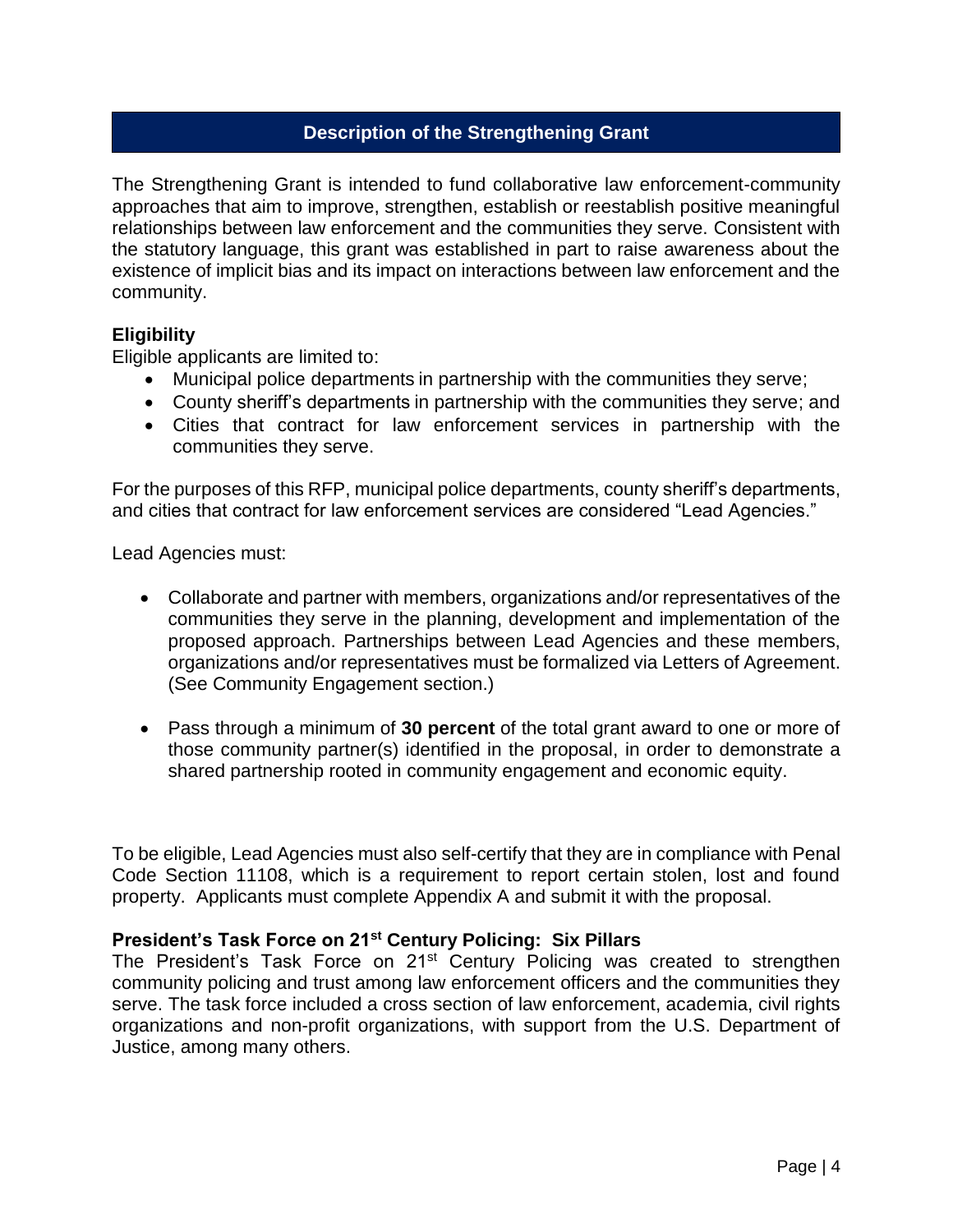The task force conducted hearings, reviewed research and made recommendations to the President. Data and information gathered from this process are captured in *The Final Report of the President's Task Force on 21st Century Policing*. The report can be viewed in its entirety at: [http://www.cops.usdoj.gov/pdf/taskforce/TaskForce\\_FinalReport.pdf.](http://www.cops.usdoj.gov/pdf/taskforce/TaskForce_FinalReport.pdf)

The report captures key themes under six "Pillars." These Pillars include: 1) Building Trust and Legitimacy, 2) Policy and Oversight, 3) Technology and Social Media, 4) Community Policing and Crime Reduction, 5) Training and Education and 6) Officer Wellness and Safety. Each Pillar provides background on how it was developed and includes recommendations and action items.

All proposals (whether individual or joint) must address some aspect of Pillar One (Building Trust and Legitimacy). In addition to Pillar One, Applicants must identify at least one other Pillar the project will address. There is no limit on the number of Pillars a proposal may address. In the proposal, Applicants must be able to show a link between proposed activities or strategies and the Pillars listed in Table 1 below.

For your convenience, a summary of each of the six Pillars is provided in Table 1. Note that these summaries are intended as high level synopses only and are not a substitute for reading each Pillar in its entirety.

| Table 1. President's Task Force on 21 <sup>st</sup> Century Policing: Six Pillars |                                                                                                                                                                                                                                                                                                                                                                                                                                                                                       |  |  |  |
|-----------------------------------------------------------------------------------|---------------------------------------------------------------------------------------------------------------------------------------------------------------------------------------------------------------------------------------------------------------------------------------------------------------------------------------------------------------------------------------------------------------------------------------------------------------------------------------|--|--|--|
| <b>Pillars</b>                                                                    | <b>Pillar Summary</b>                                                                                                                                                                                                                                                                                                                                                                                                                                                                 |  |  |  |
| <b>Pillar One:</b><br><b>Building Trust</b><br>and Legitimacy                     | Building trust and nurturing legitimacy on both sides of the police/citizen<br>divide is the foundational principle underlying the nature of relations<br>between law enforcement agencies and the communities they serve.<br>Decades of research and practice support the premise that people are<br>more likely to obey the law when they believe that those who are<br>enforcing it have authority that is perceived as legitimate by those<br>subject to the authority.           |  |  |  |
| <b>Pillar Two:</b><br><b>Policy and</b><br>Oversight                              | If police are to carry out their responsibilities according to established<br>policies, those policies must reflect community values. Law<br>enforcement agencies should collaborate with community members,<br>especially in communities and neighborhoods disproportionately<br>affected by crime, to develop policies and strategies for deploying<br>resources that aim to reduce crime by improving relationships,<br>increasing community engagement and fostering cooperation. |  |  |  |
| <b>Pillar Three:</b><br><b>Technology and</b><br><b>Social Media</b>              | The use of technology can improve policing practices and build<br>community trust and legitimacy, but its implementation must be built on<br>a defined policy framework with purposes and goals clearly delineated.<br>Implementing new technologies can give police departments an<br>opportunity to fully engage and educate communities in a dialogue<br>about their expectations for transparency, accountability and privacy.                                                    |  |  |  |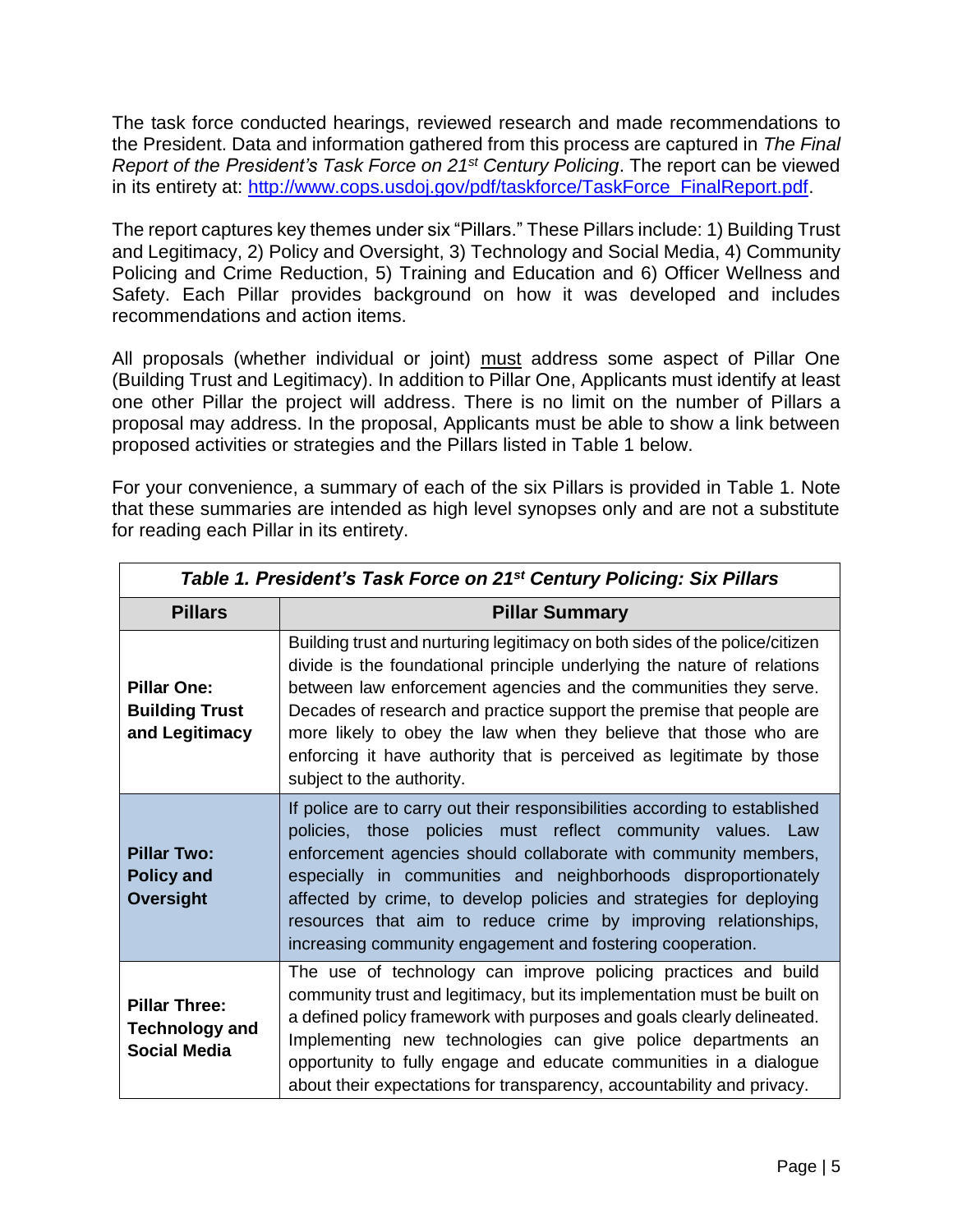| Table 1. President's Task Force on 21 <sup>st</sup> Century Policing: Six Pillars        |                                                                                                                                                                                                                                                                                                        |  |  |  |
|------------------------------------------------------------------------------------------|--------------------------------------------------------------------------------------------------------------------------------------------------------------------------------------------------------------------------------------------------------------------------------------------------------|--|--|--|
| <b>Pillars</b><br><b>Pillar Summary</b>                                                  |                                                                                                                                                                                                                                                                                                        |  |  |  |
| <b>Pillar Four:</b><br><b>Community</b><br><b>Policing and</b><br><b>Crime Reduction</b> | Community policing emphasizes working with neighborhood residents<br>to co-produce public safety. Law enforcement agencies should,<br>therefore, work with community residents to identify problems and<br>collaborate on implementing solutions that produce meaningful results<br>for the community. |  |  |  |
| <b>Pillar Five:</b><br><b>Training and</b><br><b>Education</b>                           | Today's line officers and leaders must be trained and capable to<br>address a wide variety of challenges including international terrorism,<br>evolving technologies, rising immigration, changing laws, new cultural<br>mores and a growing mental health crisis.                                     |  |  |  |
| <b>Pillar Six:</b><br><b>Officer Wellness</b><br>and Safety                              | The wellness and safety of law enforcement officers is critical not only<br>for the officers, their colleagues and their agencies but also to public<br>safety. The support and proper implementation of officer wellness<br>and safety is a multi-partner effort.                                     |  |  |  |

## **Grant Period**

The grant period for these funds is July 1, 2016 through June 30, 2018; grantees will have two years to spend the requested funds.

NOTE: The Governor's Proposed Budget for FY 2016-17 includes an additional \$6,000,000 for the Strengthening Grant. While it is not yet known whether that funding will be part of the final 2016-17 budget, **if the funding is approved by the Legislature and included in the final budget**, the BSCC will fund additional grants beginning in 2016. Additional grants will be funded from those candidates remaining on the rankordered list that the BSCC approves in connection with this RFP. There will not be a new RFP issued for FY 2016-17 funds.

## **Joint Proposals**

Two or more eligible applicants (see Eligibility section, page 4) may partner to submit a joint proposal, but one must be designated as Lead Agency for contracting purposes. Joint proposals must comply with the eligibility criteria listed above in the planning, development and implementation of the proposed approach. A Lead Agency may not submit both an individual and a joint application.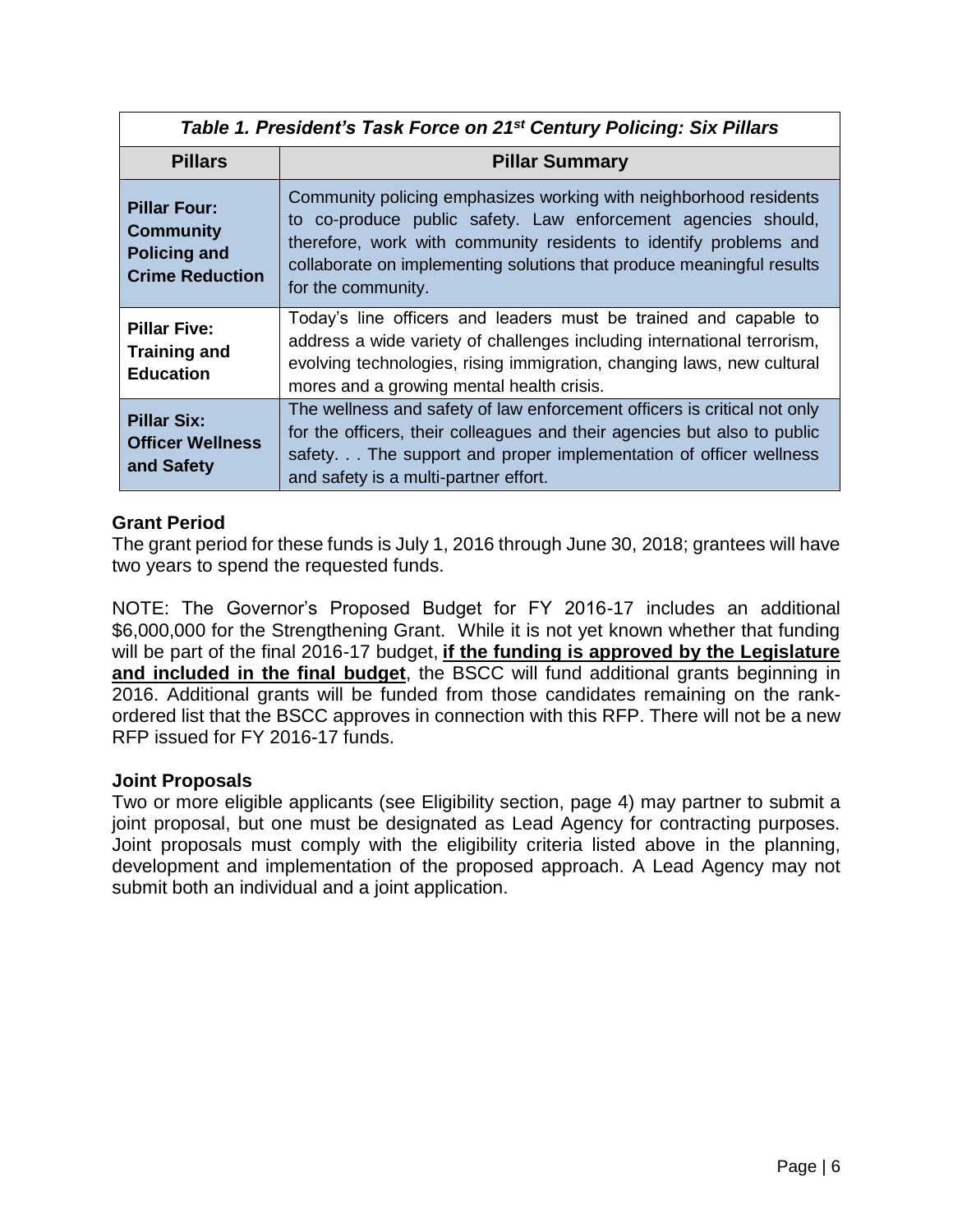## **Funding Thresholds**

The Strengthening Grant is a state-funded grant established in FY 2015-16. The BSCC will retain five percent of the FY 2015-16 allocation to administer the grant. Approximately \$5,700,000 will be available through a competitive process.

Applicants are encouraged to request only the amount of funds needed to support proposals.

- The maximum allowable grant amount for an individual application is **up to \$600,000.**
- The maximum allowable grant amount for a joint application is **up to \$850,000.**

## **Required Local Match**

A local match totaling a minimum of **20 percent** of the grant funds requested must be identified in the proposal budget. This obligation may be met through cash or in-kind matching funds, or a combination of both. Cash match, also known as hard match, is income from a source other than grant funds that is budgeted for the project. When used to augment the project, cash expenditures for items such as personnel, facilities and supplies may be considered cash match. In-kind match, also known as soft match, is the project's contribution of non-cash outlay of materials or resources to support grant award activities. It may include non-cash outlay contributed by other public agencies, private organizations and individuals. Examples include donated office supplies, equipment, professional services and volunteer time. Both cash and in-kind match must be specifically identified by line-item in the budget. This requirement must be met in both individual and joint applications.

## **Work Plan**

Each applicant must develop a Work Plan as part of this application process. A Work Plan identifies measurable goals and objectives, a timeline for the project, as well the processes and responsible parties necessary to accomplish the goals and objectives. The Work Plan template is provided in Appendix D.

## **Community Engagement**

Community engagement has been identified as a critical component of the Strengthening Grant. Inherent in the development of this RFP is an acknowledgement that the success of any effort to strengthen law enforcement/community relations depends on strong support, communication and collaboration between both parties. Law enforcement cannot problem solve without help from its communities; likewise communities cannot understand the complexities of police work without engaging its law enforcement partners. As stated in the Eligibility section, a formalization of this partnership is a requirement of this grant.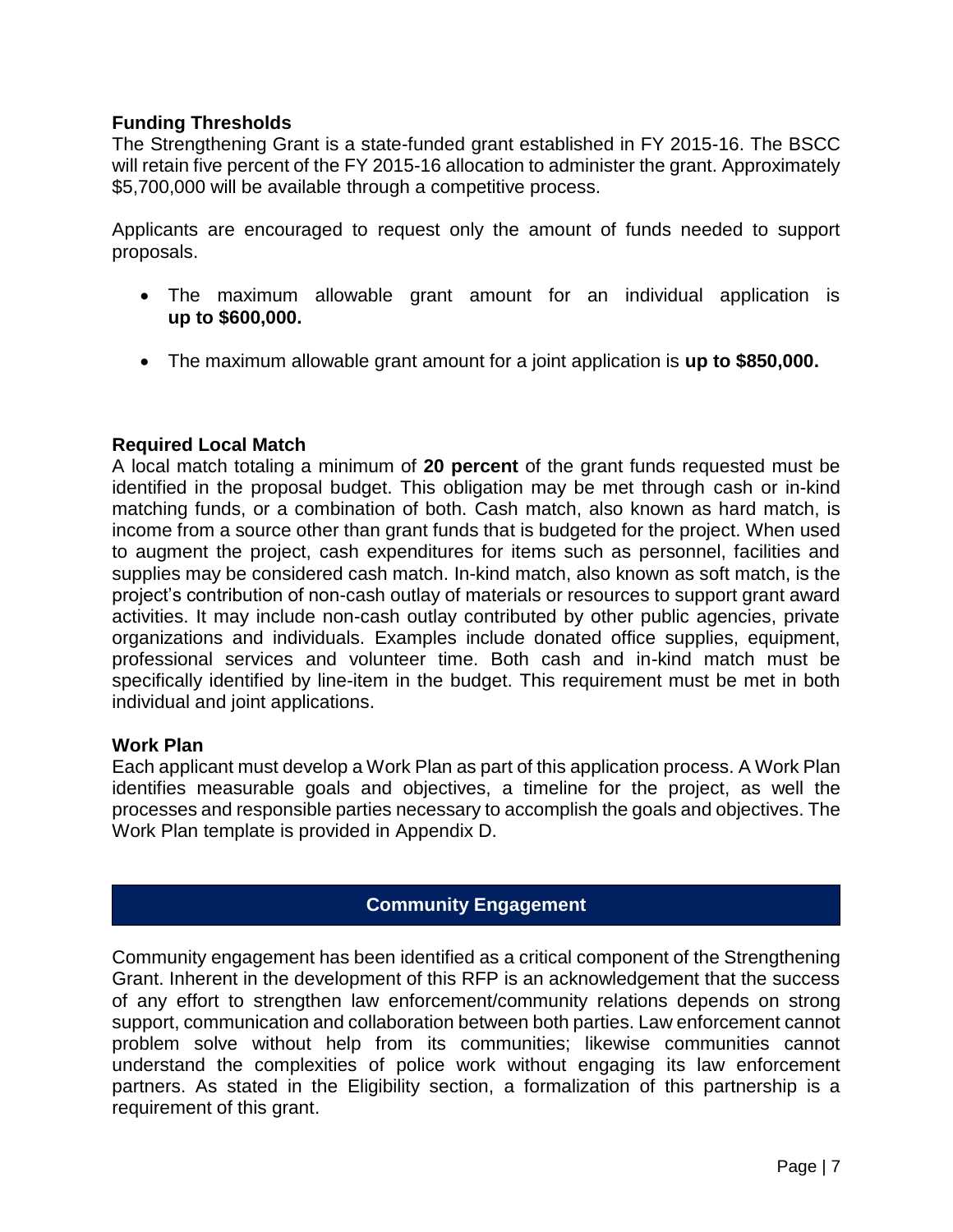Community partners could include community-based organizations, faith-based organizations, non-profits, service providers, advocacy groups or justice-involved individuals and their families. Each Lead Agency will be responsible for determining which and how many community partners are included in the grant proposal, but should be able to articulate why they selected certain partners in relation to the make-up and culture of the community and the need that will be addressed.

Lead Agencies are required to engage these community partners in the identification of the needs facing the community, the development of a plan for how to best address those needs and the selection of activities or strategies to implement that plan. The discussions that take place could be guided by the following questions:

- *What outreach was done by the Lead Agency to engage the community in planning for the Strengthening Grant?*
- *How did the Lead Agency ensure that it reached out to those communities most impacted by the need, including system-involved individuals and their families?*
- *How did the Lead Agency and community partner(s) develop a partnership that would be mutually beneficial?*
- *How did the Lead Agency and community partner(s) decide on the approach that would be used in the Strengthening Grant?*
- *What steps will the Lead Agency and community partner(s) take to ensure mutual involvement in all stages of the planning, development and implementation of the proposed approach?*

## **a. Letter(s) of Agreement**

Formalized agreements between the Lead Agency and all community partners are required for the Strengthening Grant. The Letter(s) of Agreement shall serve as an acknowledgement of the partnership that will exist between the Lead Agency and community partners. A sample Letter of Agreement can be found in Appendix B.

## **b. Community Partners List**

Applicants must include a list of all community partners that are formally participating on the grant. Applicant must list their community partners in Appendix C.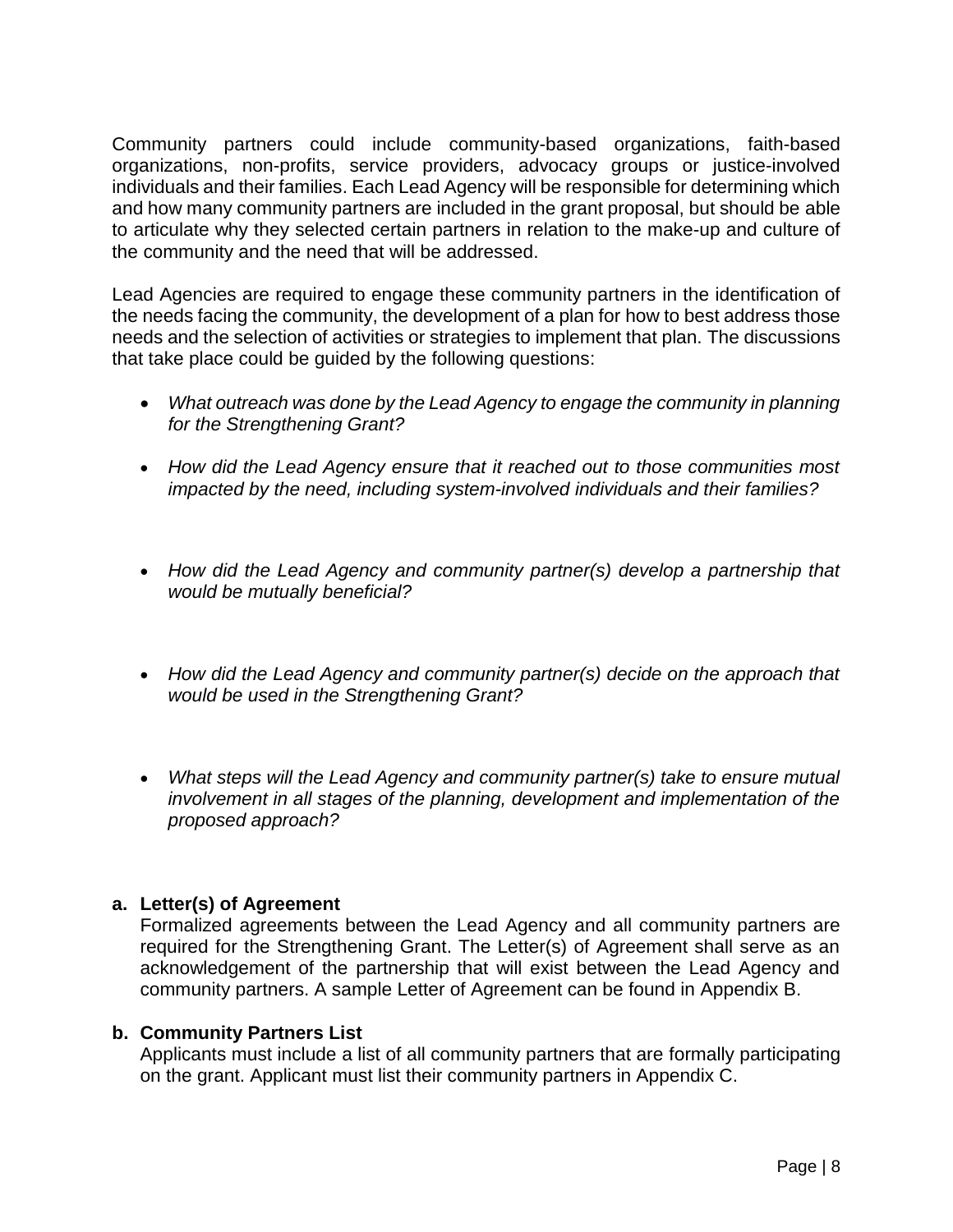## **Promising, Data-Driven and Innovative Approaches to Strengthening Law Enforcement/Community Relations**

Applicants seeking funding through this grant process will be required to demonstrate that they will adhere to the basic principles of evidence-based practice (e.g., using data and research to drive decision-making) in the development, implementation and evaluation of their overall projects.

The concept of evidence-based practice was developed outside of criminal justice and is commonly used in other applied fields such as medicine, nursing and social work. In criminal justice, this term marks a significant shift by emphasizing measurable outcomes and ensuring that services and resources are actually effective in achieving the desired outcomes.

The BSCC is committed to supporting this focus on better outcomes for the entire criminal justice system and for those involved in it. For the purpose of this RFP, applicants should focus on the following three basic principles:

- **1. Is there evidence or data to suggest that the intervention or strategy is likely to work, i.e., produce a desired benefit?** *For example, was the intervention or strategy you selected used by another jurisdiction with documented positive results? Is there published research on the intervention you are choosing to implement showing its effectiveness? Is the intervention or strategy being used by another jurisdiction with a similar problem and similar target population?*
- **2. Once an intervention or strategy is selected, will you be able to demonstrate that it is being carried out as intended?** *For example, does this intervention or strategy provide for a way to monitor quality control or continuous quality improvement?* If this intervention or strategy was implemented in another *jurisdiction, are there procedures in place to ensure that that you are following the model closely (so that you are more likely to achieve the desired outcomes)?*
- **3. Is there a plan to collect evidence or data that will allow for an evaluation of whether the intervention or strategy worked?** *For example, will the intervention or strategy you selected allow for the collection of data or other evidence so that outcomes can be measured at the conclusion of the project? Do you have processes in place to identify, collect and analyze that data/evidence?*

Applicants are encouraged to develop an overall project that incorporates these principles, but is tailored to fit the needs of the communities within which they serve. Innovation and creativity are encouraged, but with an eye toward using existing data and research on best practices in this field. Plans to measure the effectiveness of a project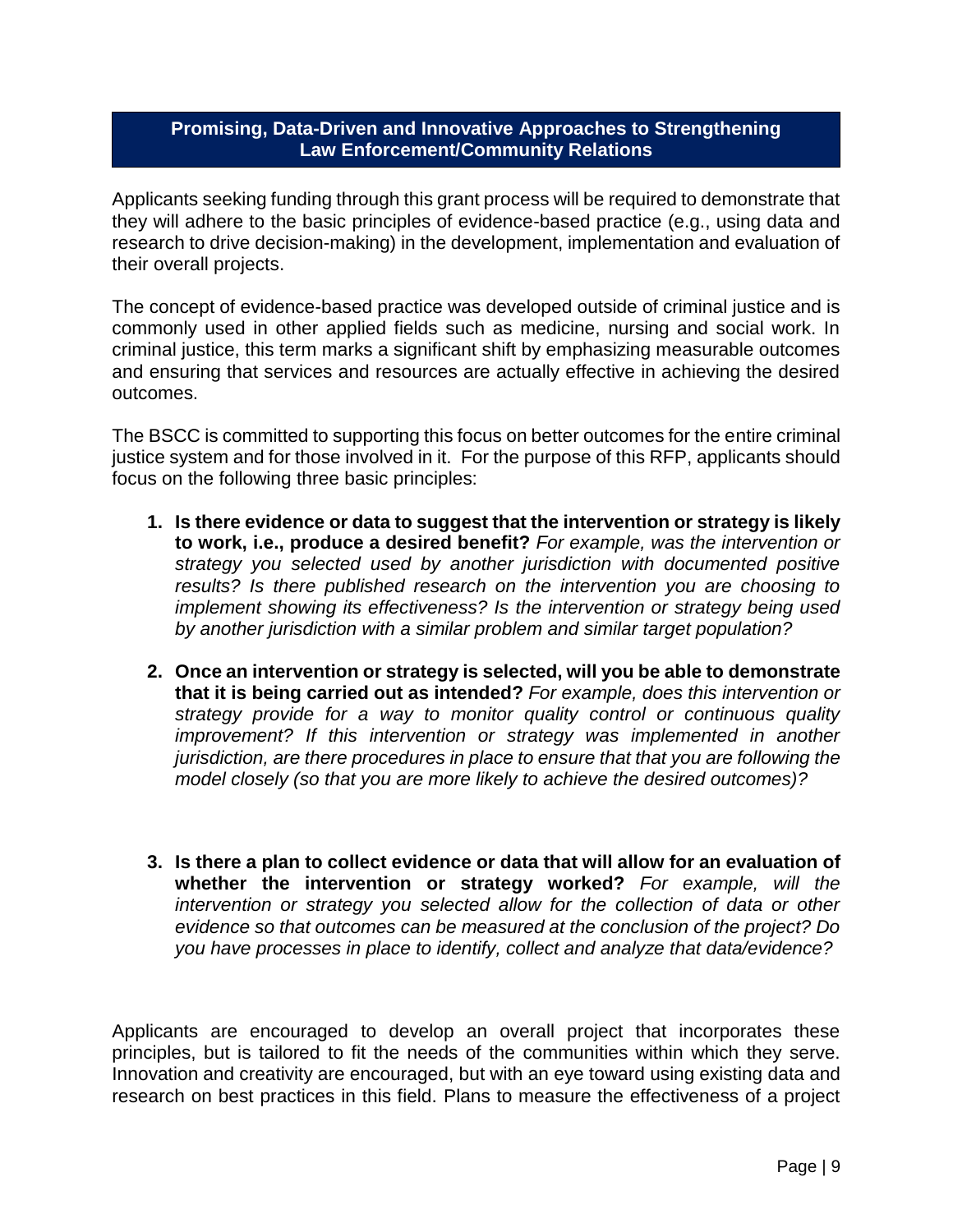should include the use of both qualitative and quantitative research. While quantitative research is based on numbers and mathematical calculations, qualitative research is based on written or spoken narratives. The purpose of quantitative research is to explain, predict and/or control events through focused collection of numerical data, while the purpose of qualitative research is to explain and gain insight and understanding of events through intensive collection of narrative data.

#### **Data Collection and Evaluation**

Projects selected for funding will be required to submit a Local Evaluation Plan (at the conclusion of the first quarter) and a Final Local Evaluation Report (at the conclusion of the grant) to the BSCC. Additional information on these components can be found in Appendix E.

#### **Required Set-Aside for Evaluation Efforts**

Grantees are required to set aside **a minimum of 5 percent but not less than \$20,000** of the award toward development of the Local Evaluation Plan, Final Local Evaluation Report and related data collection efforts. Applicants are encouraged to partner with state universities or community colleges in the development and implementation of its evaluation plan.

#### **Local Evaluation Plan**

The purpose of the Local Evaluation Plan is to ensure that projects funded by the BSCC can be evaluated. Selected projects will be expected to submit a detailed description of how the applicant will assess the effectiveness of the proposed program, including all individual project components. A relationship between the goals and objectives identified in the Work Plan should be apparent in the Local Evaluation Plan.

The Local Evaluation Plan should describe the evaluation design or model that will be used to evaluate the effectiveness of the project component(s), with the project goals and the project objectives clearly stated. Applicants should also address process and outcome evaluations.

#### **Final Local Evaluation Report**

The purpose of the Final Local Evaluation Report is to determine whether the overall program (including each project component) was effective in meeting the goals laid out in the Local Evaluation Plan. To do this, the grantee must assess and document the effectiveness of the activities that were implemented within each individual project component. These activities should have been identified in the previously submitted Local Evaluation Plan.

The Final Local Evaluation Report must also describe the evaluation design or model as laid out in the Local Evaluation Plan. Most importantly, the Final Local Evaluation Report will describe the final outcomes of the program (for each individual project component), including a determination of the degree of effectiveness and/or ineffectiveness.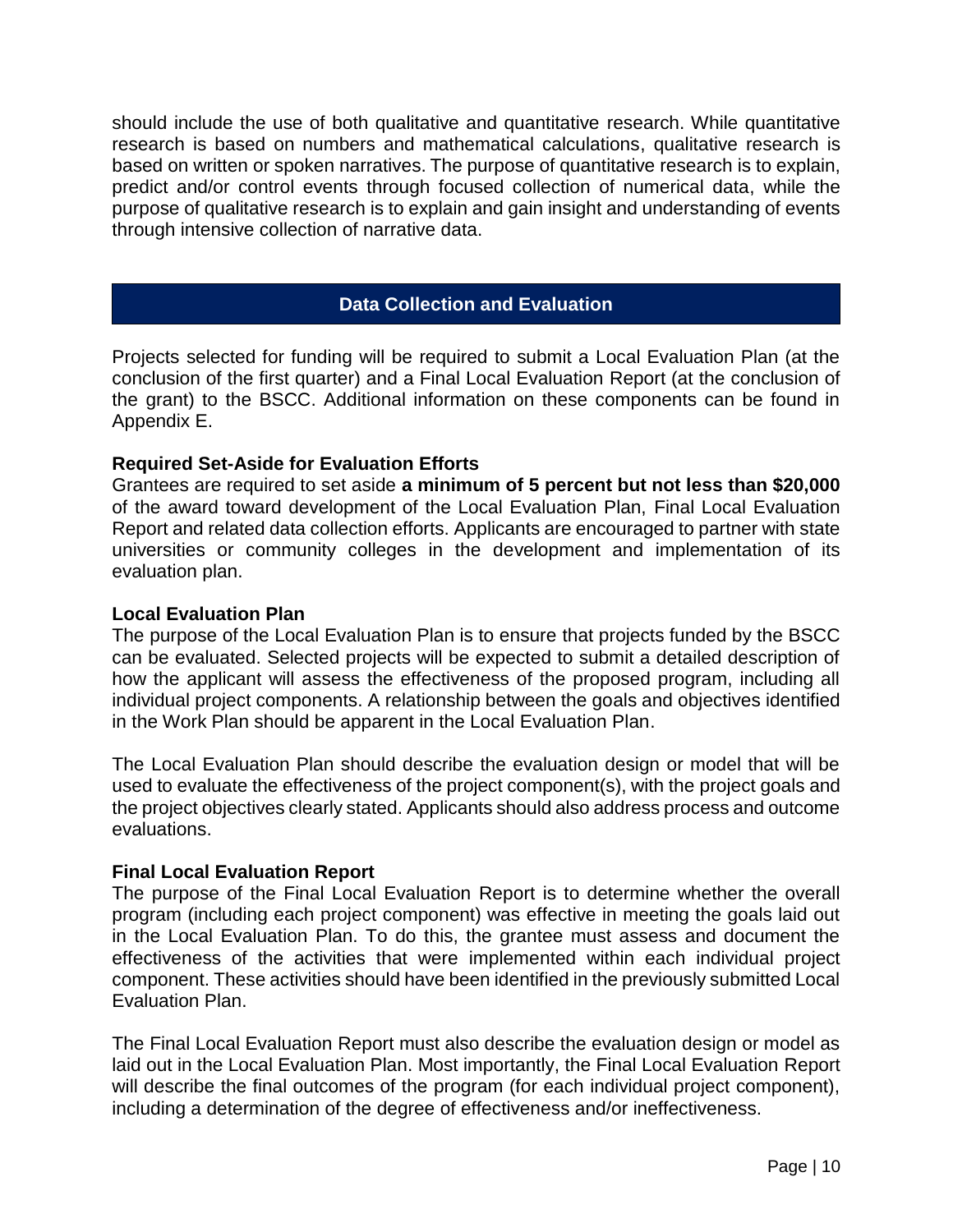#### **Evaluation Dissemination**

In addition to providing the Local Evaluation Plan and Final Local Evaluation Report to the BSCC, projects selected for funding are encouraged to make public (e.g., post on line, disseminate, etc.) the Final Local Evaluation Report to the community and the grantee's Governing Body (e.g., Board of Supervisors or City Council).

#### **General Requirements**

**CONFIDENTIALITY NOTICE:** This application, and information contained herein, may be construed to be a public document. The application may be subject to a request via the California Public Records Act. The BSCC, as a state agency, may have to disclose it to the public. The BSCC cannot ensure the confidentiality of any information submitted in or with this application.

#### **Grant Agreement**

Applicants approved for funding by the BSCC Board are required to enter into a Grant Agreement with the BSCC. Grantees must agree to comply with all terms and conditions of the Grant Agreement. See Appendix F for a boilerplate Grant Agreement.

The Grant Agreement start date is July 1, 2016. Contracts are considered fully executed only after they are signed by both the Grantee and the BSCC. Work, services and encumbrances cannot begin prior to the Grant Agreement start date. Work, services and encumbrances that occur after the start date but prior to contract execution may not be reimbursed. Grantees are responsible for maintaining their Grant Agreement, all invoices, records and relevant documentation for at least three years after the final payment under the contract.

#### **Eligible Grant Expenditures**

Grant funds can be used to supplement existing funds dedicated to the project but may not replace (supplant) funds that have been appropriated for the same purpose. For information on eligible costs, refer to the *BSCC Grant Administration Guide* (2015), found on the BSCC website at:

[http://www.bscc.ca.gov/downloads/BSCC%20Grant%20Admin%20Guide%20DRAFT%20rev.%](http://www.bscc.ca.gov/downloads/BSCC%20Grant%20Admin%20Guide%20DRAFT%20rev.%2011.23.15.pdf) [2011.23.15.pdf.](http://www.bscc.ca.gov/downloads/BSCC%20Grant%20Admin%20Guide%20DRAFT%20rev.%2011.23.15.pdf)

#### **Governing Board Resolution**

Successful applicants will be required to submit a Resolution from its Governing Board before the grant award can be finalized and funds awarded. A signed resolution is not required at the time of proposal submission, but applicants are advised that no financial invoices will be processed for reimbursement until the Board or Council Resolution has been received by the BSCC. A sample Board or Council Resolution can be found in Attachment 1.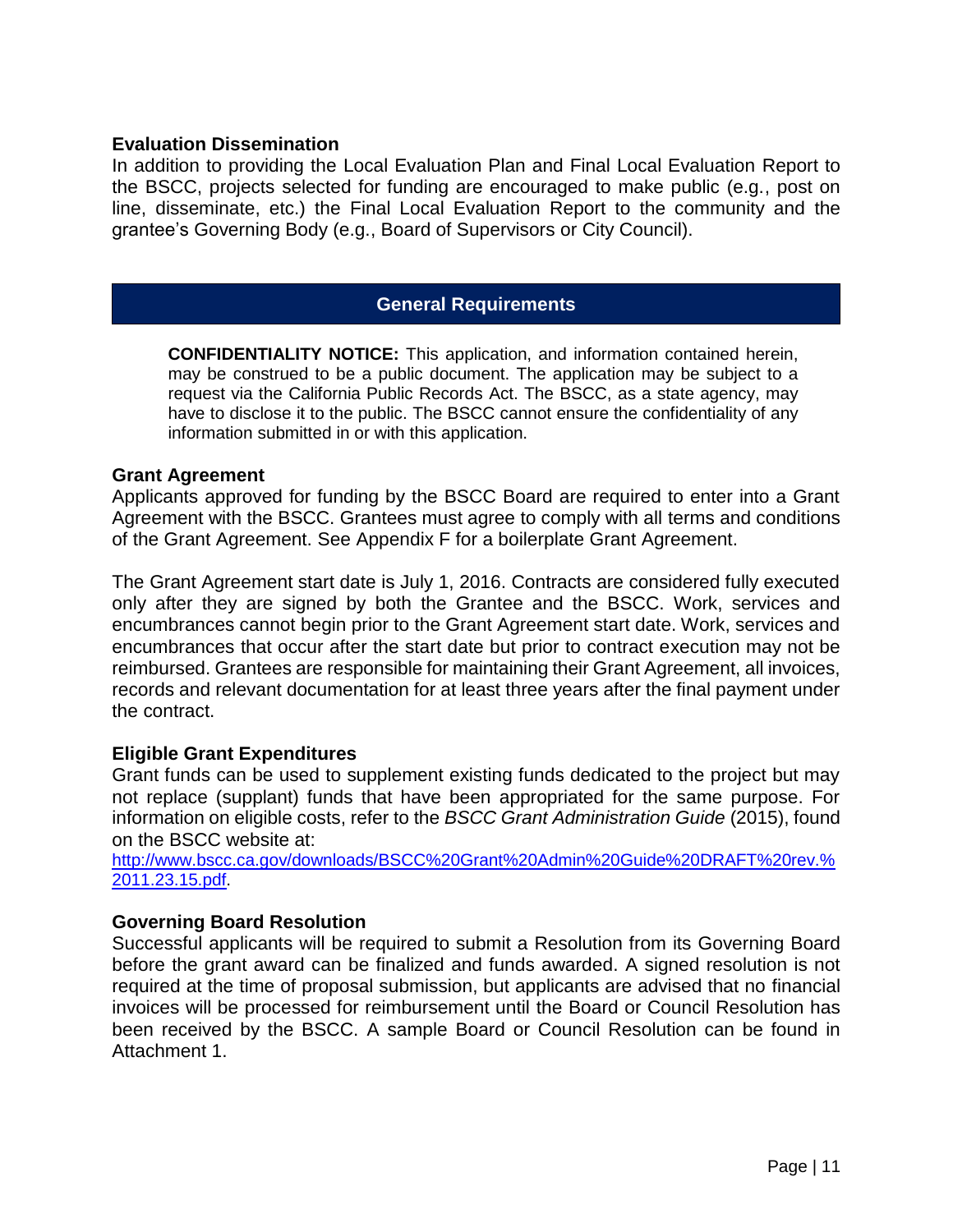## **Audit**

Grantees must submit an audit of expenditures (either grant-specific or as part of a city/county single audit) within 120 days of the end of the grant period. Reasonable and necessary extensions to the due date may be granted if requested. In addition, the BSCC reserves the right to require a financial audit any time between the execution of the Grant Agreement and 60 days after the end of the grant period.

#### **Invoices**

Disbursement of grant funds occurs on a reimbursement basis for costs incurred during a reporting period. Grantees must submit invoices to the BSCC on a quarterly basis within 45 days following the end of the reporting period via the online process. Grantees must maintain adequate supporting documentation for all costs claimed on invoices for reimbursement.

For additional information refer to the *BSCC Grant Administration Guide* (2015) found on the BSCC website at:

[http://www.bscc.ca.gov/downloads/BSCC%20Grant%20Admin%20Guide%20DRAFT%20rev.%](http://www.bscc.ca.gov/downloads/BSCC%20Grant%20Admin%20Guide%20DRAFT%20rev.%2011.23.15.pdf) [2011.23.15.pdf](http://www.bscc.ca.gov/downloads/BSCC%20Grant%20Admin%20Guide%20DRAFT%20rev.%2011.23.15.pdf).

#### **Quarterly Progress Reports**

Grant award recipients are required to provide relevant program information and data by submitting quarterly progress reports to the BSCC. Applicable forms and instructions will be available to grantees on the BSCC's website.

#### **Grantee Orientation Process**

Following the start of the grant period, BSCC staff will conduct a Grantee Orientation at the BSCC offices in Sacramento (at a later date to be determined). The purpose of this mandatory session is to review the contract development process, online invoicing and budget modification system, data collection and reporting requirements, as well as other grant management and monitoring activities. Strengthening Grant funds may be used to reimburse departments for travel-related expenditures such as airfare, mileage, meals, lodging and other per diem costs. Applicants should include anticipated costs in the budget section of this application under the "Other" category.

## **Overview of the RFP Process**

#### **Technical Compliance Review**

BSCC staff will review each proposal to determine if it meets the RFP requirements. In order to avoid having otherwise worthy proposals eliminated from consideration due to relatively minor and easily corrected errors/omissions, applicants will have an opportunity to respond to deficiencies identified during this review process and to make non-substantive changes that bring the proposal into technical compliance.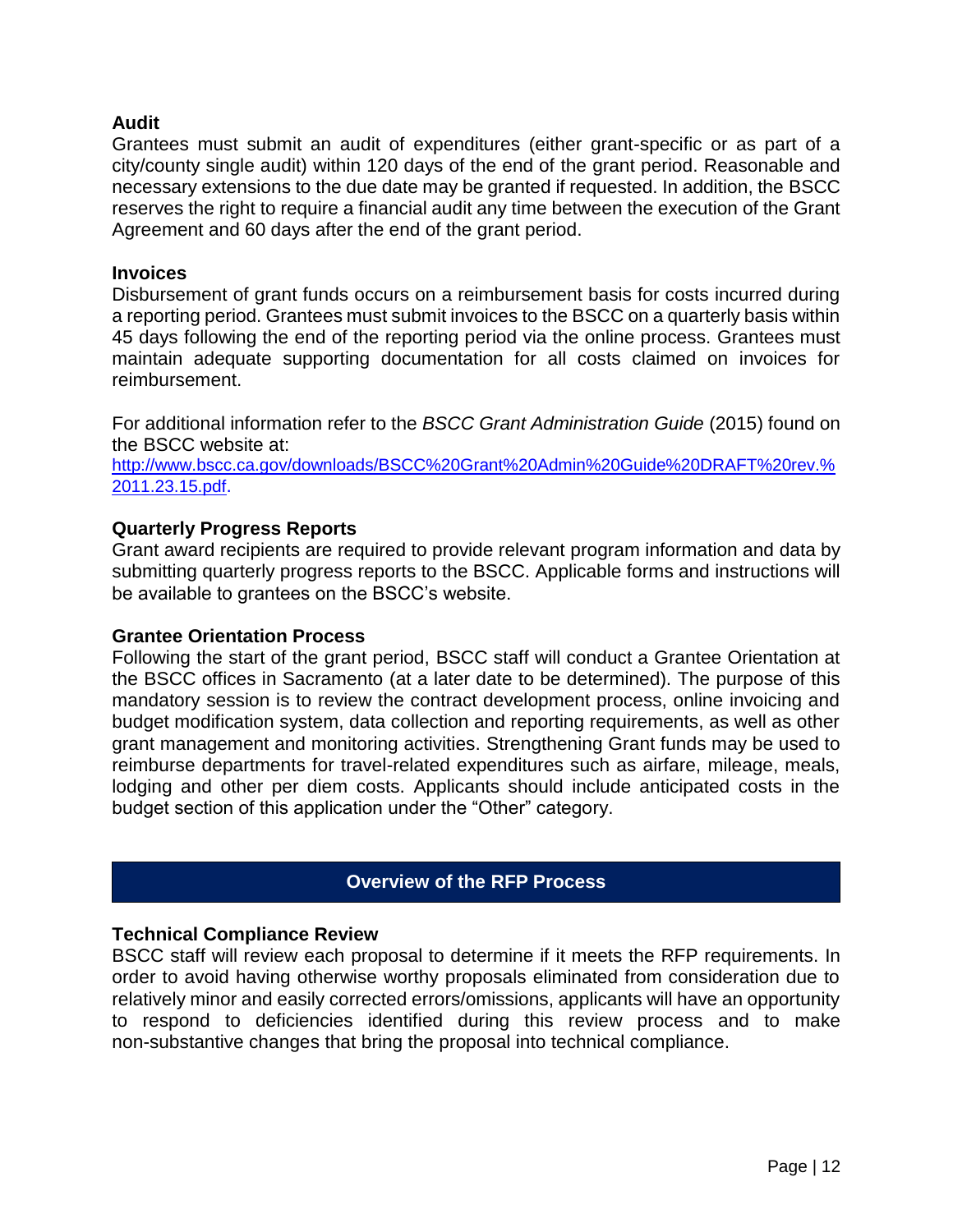Applicants will be notified on April 7, 2016 April 21, 2016 of any changes that are required and all non-substantive technical changes must be completed and submitted by 5:00 p.m. on April 14, 2016 April 28, 2016.

#### **Merit Review**

An Executive Steering Committee (ESC) developed this RFP and will read and rate each proposal in accordance with the prescribed rating factors listed in Table 2 below. The ESC for this grant was comprised of a diverse group of stakeholders and subject matter experts from both the public and private sectors. A list of ESC members can be found on the BSCC website at:

[http://www.bscc.ca.gov/downloads/Executive%20Steering%20Committee%20Roster.pdf.](http://www.bscc.ca.gov/downloads/Executive%20Steering%20Committee%20Roster.pdf)

The ESC members will base their scores on how well an Applicant addresses the items listed under each rating factor within the Proposal Narrative and Budget (see Proposal Narrative, page 16). Following the rating process, the ESC will convene for a Final Rater Review meeting where they will develop funding recommendations for consideration by the BSCC Board.

Applicants will be notified of the ESC's funding recommendations. It is currently anticipated that the BSCC Board will act on the recommendations at its meeting in June 2016. Applicants are not to contact members of the ESC or the BSCC Board about any proposals.

#### **Rating Factors**

The rating factors that will be used and the maximum points allocated to each factor are shown in the table below. Though each rating factor will be scored against the same scale of 0-12, each factor is weighted differently in the overall score, as shown in the column titled "Percentage of Total Value." Omission or lack of clarity for any section is likely to result in a lower score for that section.

| <b>Rating Factor</b>        | <b>Point</b><br>Range | <b>Percentage of</b><br><b>Total Value</b> | Weighted<br><b>Score</b> |
|-----------------------------|-----------------------|--------------------------------------------|--------------------------|
| <b>Project Need</b>         | $0 - 12$              | 25%                                        | 60                       |
| <b>Project Description</b>  | $0 - 12$              | 35%                                        | 84                       |
| <b>Community Engagement</b> | $0 - 12$              | 25%                                        | 60                       |
| <b>Project Evaluation</b>   | $0 - 12$              | 10%                                        | 24                       |
| <b>Proposal Budget</b>      | $0 - 12$              | 5%                                         | 12                       |
| <b>TOTALS</b>               | 60                    | 100%                                       | 240                      |

## **Table 2. Rating Factors and Point Values**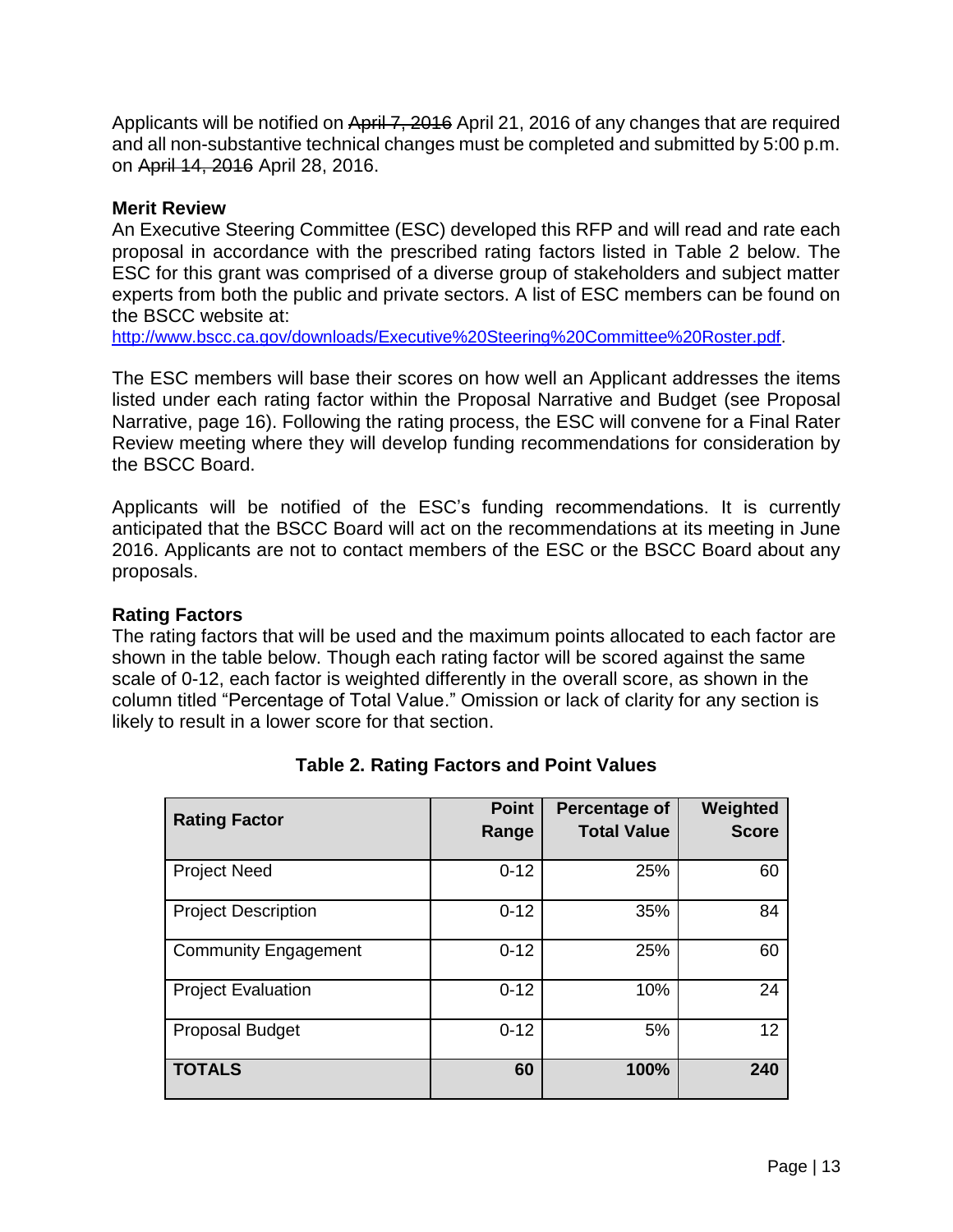**NOTE:** Applicants must receive at least 60 percent of the total weighted score (144) in order to be considered for funding.

## **Summary of Key Dates**

Table 3 below shows a timeline with key dates related to implementation of the Strengthening Grant.

| <b>ACTIVITY</b>                                                                                     | <b>TIMELINE</b>                           |
|-----------------------------------------------------------------------------------------------------|-------------------------------------------|
| <b>Release Request for Proposals</b>                                                                | February 5, 2016                          |
| Bidders' Conferences (Sacramento and Los Angeles County)                                            | February 22 and 23,<br>2016 (tentatively) |
| Notice of Intent to Apply Due to the BSCC                                                           | March 18, 2016                            |
| Grant Proposal Due to the BSCC                                                                      | April 1, 2016                             |
|                                                                                                     | April 15, 2016                            |
| <b>BSCC Technical Review Responses Due</b>                                                          | April 14, 2016                            |
|                                                                                                     | April 28, 2016                            |
| Rating Process and Development of Funding<br>Recommendations                                        | April-June, 2016                          |
| <b>BSCC Board Considers Funding Recommendations</b>                                                 | June 9, 2016                              |
| New Grants Begin                                                                                    | July 1, 2016                              |
| <b>Mandatory New Grantee Orientation</b>                                                            | <b>TBD (July 2016)</b>                    |
| Second Round of Grants Begin <i>(if the final FY 2016-17</i><br>budget includes additional funding) | <b>July 2017</b>                          |

## **Table 3. Timeline**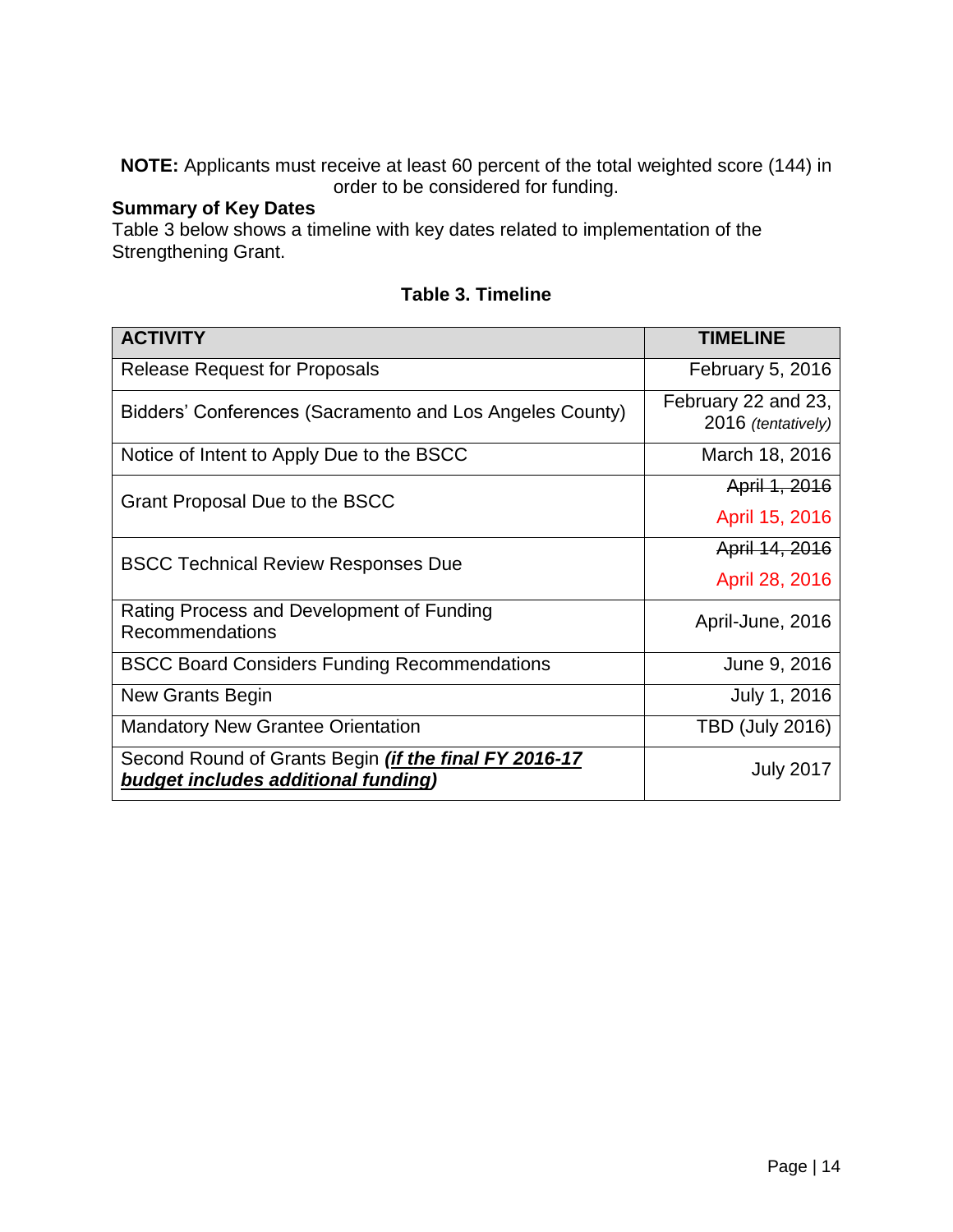## **Proposal Instructions**

## **Section I. Applicant Information Form**

#### Instructions:

**A. Lead Agency:** Complete the required information for the Lead Agency submitting the proposal, either municipal police department, county sheriff's department, or city contracting for police services.

**For Joint Applications:** List all partner agencies.

- **B. Project Title:** Provide the selected title of the project.
- **C. Amount of Funds Requested:** Identify the amount of grant funds requested. The amount may not exceed \$600,000 for individual applications or \$850,000 for joint applications.
- **D. Project Summary:** Provide a brief summary (three to four sentences) of the proposal. Note: this information may be posted to the BSCC's website for informational purposes.
- **E. Project Director:** Provide the name, title and contact information for the individual responsible for oversight of the project. This person must be an employee of the Lead Agency.
- **F. Financial Officer:** Provide the name, title and contact information for the individual responsible for the fiscal management of the project (e.g., invoices, expenditure documentation and audit). This person must be an employee of the Lead Agency.
- **G. Day-to-Day Contact:** Provide the name, title and contact information for the individual who serves as the primary contact person for the grant.
- **H. Authorized Signature:** Complete the required information for the person authorized to sign for the Lead Agency. This individual must read the assurances under this section, then sign and date in the appropriate fields.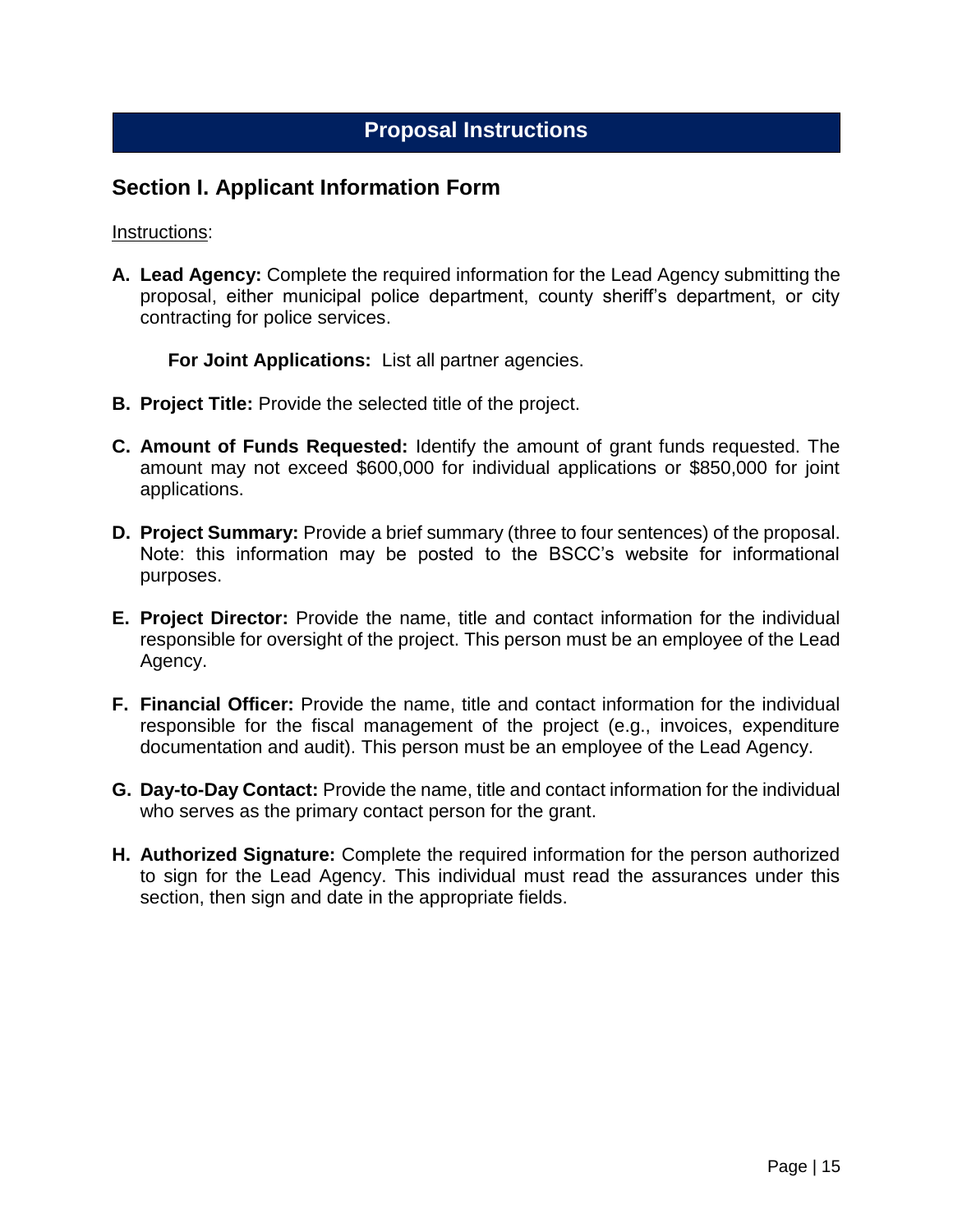## **Board of State & Community Corrections** Strengthening Law Enforcement and Community Relations Grant **Applicant Information Form**

| <b>A. LEAD AGENCY</b>                                                                                                                                                                                                                                                        |              |                   |                           |  |
|------------------------------------------------------------------------------------------------------------------------------------------------------------------------------------------------------------------------------------------------------------------------------|--------------|-------------------|---------------------------|--|
| NAME OF LEAD AGENCY                                                                                                                                                                                                                                                          |              |                   |                           |  |
| <b>STREET ADDRESS</b>                                                                                                                                                                                                                                                        | <b>CITY</b>  | <b>STATE</b>      | <b>ZIP CODE</b>           |  |
| MAILING ADDRESS (if different)                                                                                                                                                                                                                                               | <b>CITY</b>  | <b>STATE</b>      | ZIP CODE                  |  |
| FOR JOINT APPLICATIONS ONLY - LIST PARTNER AGENCIES                                                                                                                                                                                                                          |              |                   |                           |  |
| $, \qquad , \qquad , \qquad , \qquad ,$                                                                                                                                                                                                                                      |              |                   |                           |  |
| <b>B. PROJECT TITLE</b>                                                                                                                                                                                                                                                      |              |                   | <b>C. REQUESTED FUNDS</b> |  |
|                                                                                                                                                                                                                                                                              |              |                   | \$                        |  |
| <b>D. PROJECT SUMMARY</b>                                                                                                                                                                                                                                                    |              |                   |                           |  |
|                                                                                                                                                                                                                                                                              |              |                   |                           |  |
| <b>E. PROJECT DIRECTOR</b>                                                                                                                                                                                                                                                   |              |                   |                           |  |
| NAME AND TITLE                                                                                                                                                                                                                                                               |              |                   | <b>TELEPHONE NUMBER</b>   |  |
| <b>STREET ADDRESS</b>                                                                                                                                                                                                                                                        |              | <b>FAX NUMBER</b> |                           |  |
| <b>CITY</b>                                                                                                                                                                                                                                                                  | <b>STATE</b> | ZIP CODE          | <b>EMAIL ADDRESS</b>      |  |
| <b>F. FINANCIAL OFFICER</b>                                                                                                                                                                                                                                                  |              |                   |                           |  |
| NAME AND TITLE                                                                                                                                                                                                                                                               |              |                   | <b>TELEPHONE NUMBER</b>   |  |
| <b>STREET ADDRESS</b>                                                                                                                                                                                                                                                        |              | <b>FAX NUMBER</b> |                           |  |
| <b>CITY</b>                                                                                                                                                                                                                                                                  | <b>STATE</b> | ZIP CODE          | <b>EMAIL ADDRESS</b>      |  |
| PAYMENT MAILING ADDRESS (if different)                                                                                                                                                                                                                                       | <b>CITY</b>  | <b>STATE</b>      | <b>ZIP CODE</b>           |  |
| <b>G. DAY-TO-DAY CONTACT PERSON</b>                                                                                                                                                                                                                                          |              |                   |                           |  |
| NAME AND TITLE                                                                                                                                                                                                                                                               |              |                   | <b>TELEPHONE NUMBER</b>   |  |
| <b>STREET ADDRESS</b>                                                                                                                                                                                                                                                        |              | <b>FAX NUMBER</b> |                           |  |
| <b>CITY</b>                                                                                                                                                                                                                                                                  | <b>STATE</b> | ZIP CODE          | <b>EMAIL ADDRESS</b>      |  |
| <b>H. AUTHORIZED SIGNATURE</b><br>By signing this application, I hereby certify that I am vested by the Lead Agency with the authority to enter into contract with the BSCC,<br>and that the grantee will abide by the laws, policies and procedures governing this funding. |              |                   |                           |  |
| NAME AND TITLE OF AUTHORIZED OFFICER (person with legal authority to sign)                                                                                                                                                                                                   |              |                   | <b>EMAIL ADDRESS</b>      |  |
| <b>STREET ADDRESS</b>                                                                                                                                                                                                                                                        | <b>CITY</b>  | <b>STATE</b>      | <b>ZIP CODE</b>           |  |
| APPLICANT'S SIGNATURE (blue ink only)                                                                                                                                                                                                                                        |              |                   | <b>DATE</b>               |  |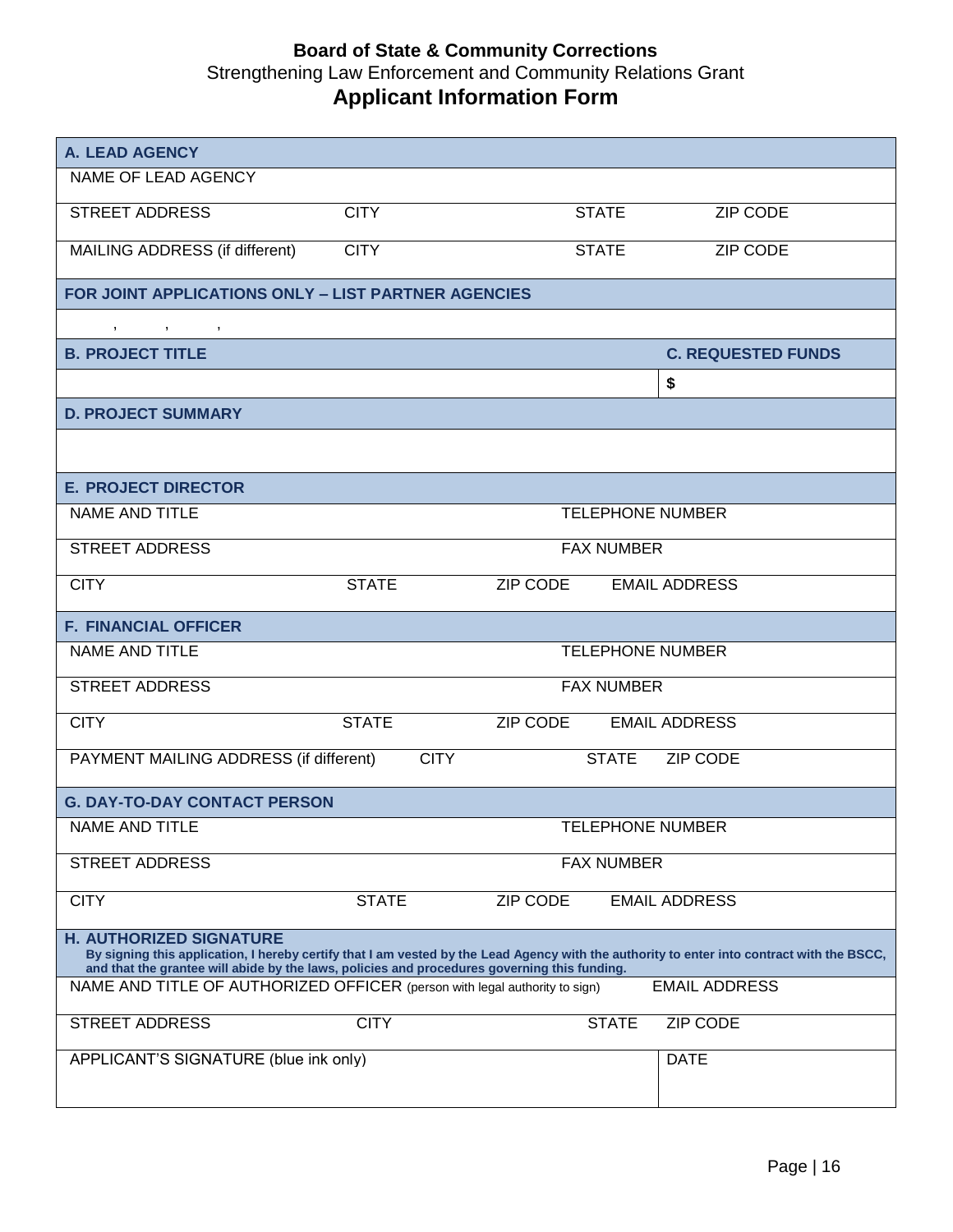## **Section II. Proposal Narrative**

Instructions: The proposal narrative must be submitted in Arial 12-point font with one-inch margins on all four sides. The narrative must be double-spaced and cannot exceed **30 pages** in length. Each section should be titled according to the section headers listed below (e.g., Project Need, Project Description, etc.). Within each section, address the bulleted items in a cohesive, comprehensive narrative format.

It is at the discretion of the Applicant to determine how to use the total page limit in addressing each section; however, as a guide, the Applicant may want to review the point value weight given to each rating factor according to Table 2 in the RFP.

Note: These 30 pages **do not include** the Applicant Information Form, the Budget, Penal Code Section 11108 Self-Certification Form, Work Plan, Letter(s) of Agreement from Community Partners or Community Partners List.

## **Project Need**

## **Address the following in narrative form:**

- Describe the demographics of your community and how they impact the state of law enforcement/community relations.
- Describe recurring issues of concern between local law enforcement and the communities they serve (e.g., racial and ethnic disparities, police behavior, closed communication, etc.). Use local quantitative and/or qualitative data to support the description. If applicable, describe past efforts to address these issues and whether or not they were successful.
- Describe the process by which you ensured community input in identifying the need for this grant.
- If applicable, describe any needs, challenges and/or tensions with protected classes (to include race, color, ethnicity, national origin, age, religion, gender identity or expression, sexual orientation, or mental or physical disability) or vulnerable populations in your community.

## **Project Description**

## **Address the following in narrative form:**

- Applicants must propose activities/strategies that fall within the Six Pillars found in the *President's Task Force on 21st Century Policing* report. All applicants must address some aspect of Pillar 1 (Building Trust & Legitimacy).
- In addition to Pillar 1 (Building Trust & Legitimacy), applicants must identify at least one other Pillar the project will address, describe the activities/strategies that will be implemented and explain how they connect to the selected Pillar(s).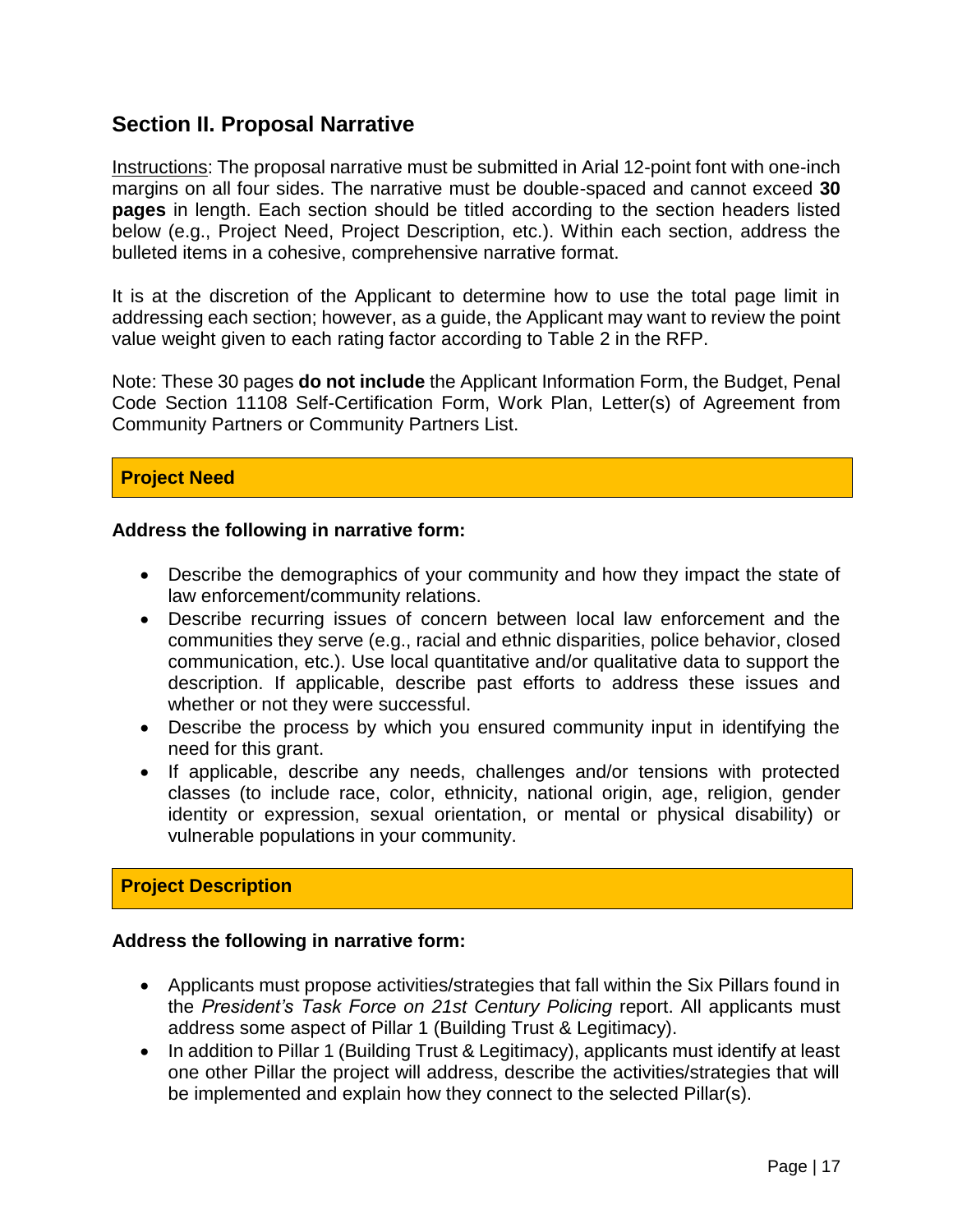- Discuss the specific goals and objectives of the project and how the proposed project will address the problem. The goals, objectives and performances measures must be clearly tied to the project activities.
- Describe how the proposed project will address the relationship(s), recurring issues and need described in the Project Need section.
- Discuss the rationale (e.g., data, research, evidence, outcome evaluations, etc.) behind the development and implementation of each component of the proposed project. In other words, what evidence do you have that each activity/strategy will work in your community?
- Clearly explain how the Lead Agency and community partner(s) will plan, organize, staff, direct and use resources to address the recurring problems stated in the Project Need section.
- Explain how the proposed project will influence or contribute to overarching, long-term policy or systems change within the Lead Agency and the communities they serve.

Required Attachment: Provide a Work Plan to reflect the goals, objectives and activities as outlined in the Project Narrative. Include a timeline that is reasonable given the nature and scope of the project. Use attached template (Appendix D).

## **Community Engagement**

## **Address the following in narrative form:**

- Discuss how the Lead Agency determined which and how many community partners are included in the grant proposal, in relation to the make-up and culture of the community, and the need that will be addressed.
	- o Demonstrate how the Lead Agency did or will involve the communities most impacted by the justice system; e.g., justice-involved individuals and their parents, guardians and other family members.
- Discuss how the Lead Agency and community partner(s) developed a partnership that would be mutually beneficial.
- Describe the process by which the Lead Agency engaged or will engage these community partners in the identification of the needs facing the community, the development of a plan for how to best address those needs and the selection of activities or strategies to implement that plan.
- Demonstrate how the entire community engagement process described above will include mutual involvement, shared decision-making, sharing of data, a shared planning process, responsiveness and transparency.

Required Attachments: Community Partners Member List (Appendix B) and Letter(s) of Agreement for Community Partners (Appendix C).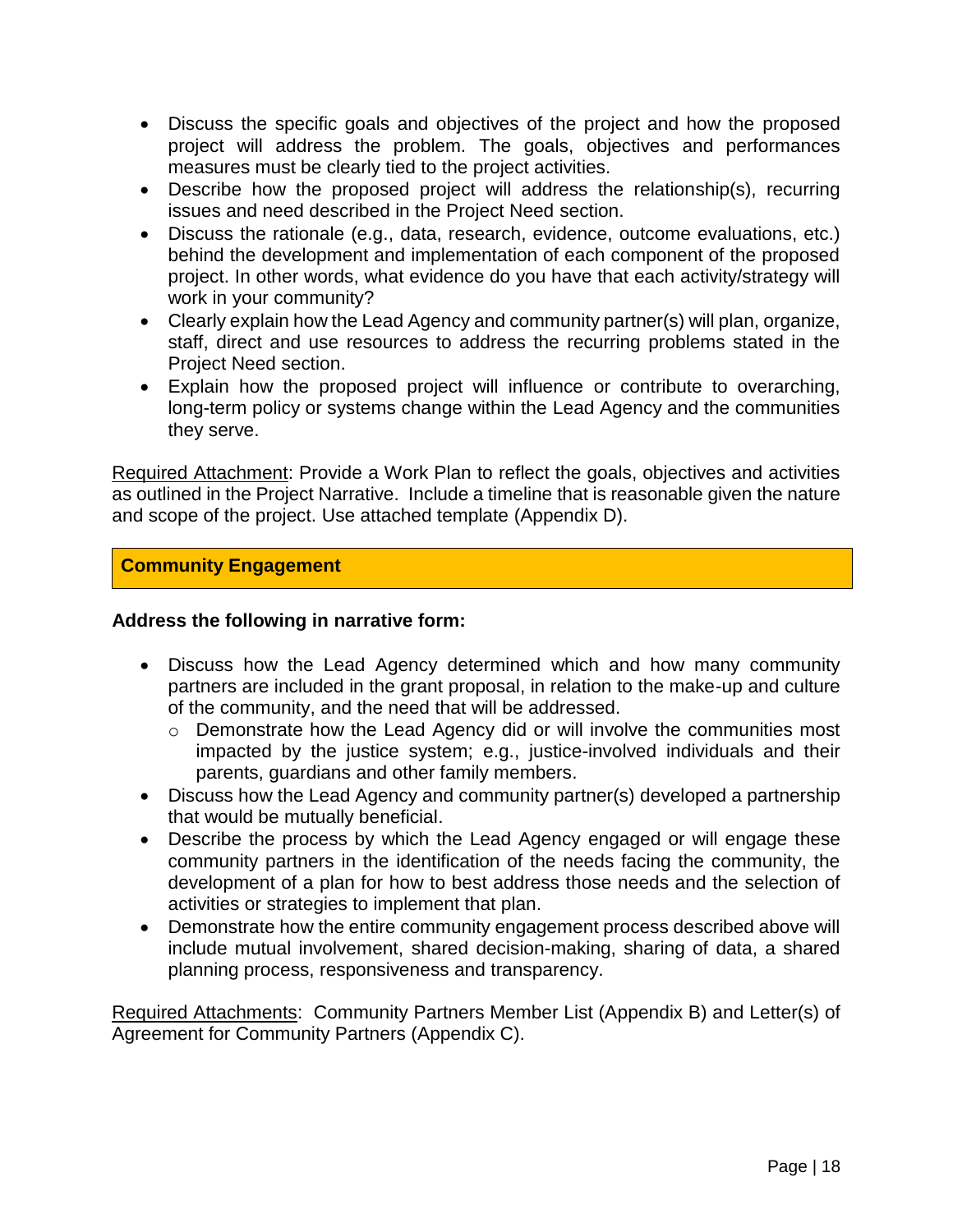## **Project Evaluation**

#### **Address the following in narrative form:**

Process Evaluation

 Describe the preliminary plan to document and monitor whether the activities/strategies are implemented as intended based on the Work Plan (see Project Description section); e.g., baseline/benchmarks, performance measures, timelines, etc.

Outcome Evaluation

- Describe the research design that will be used to complete the evaluation (e.g., pre/post surveys, data analysis, etc.).
- Identify method(s) of determining if the project "worked" in terms of achieving the project goals.
- Identify the intended outcomes and a plan for measuring them.
- Describe the plan for sharing outcomes with governing bodies, stakeholders and constituents.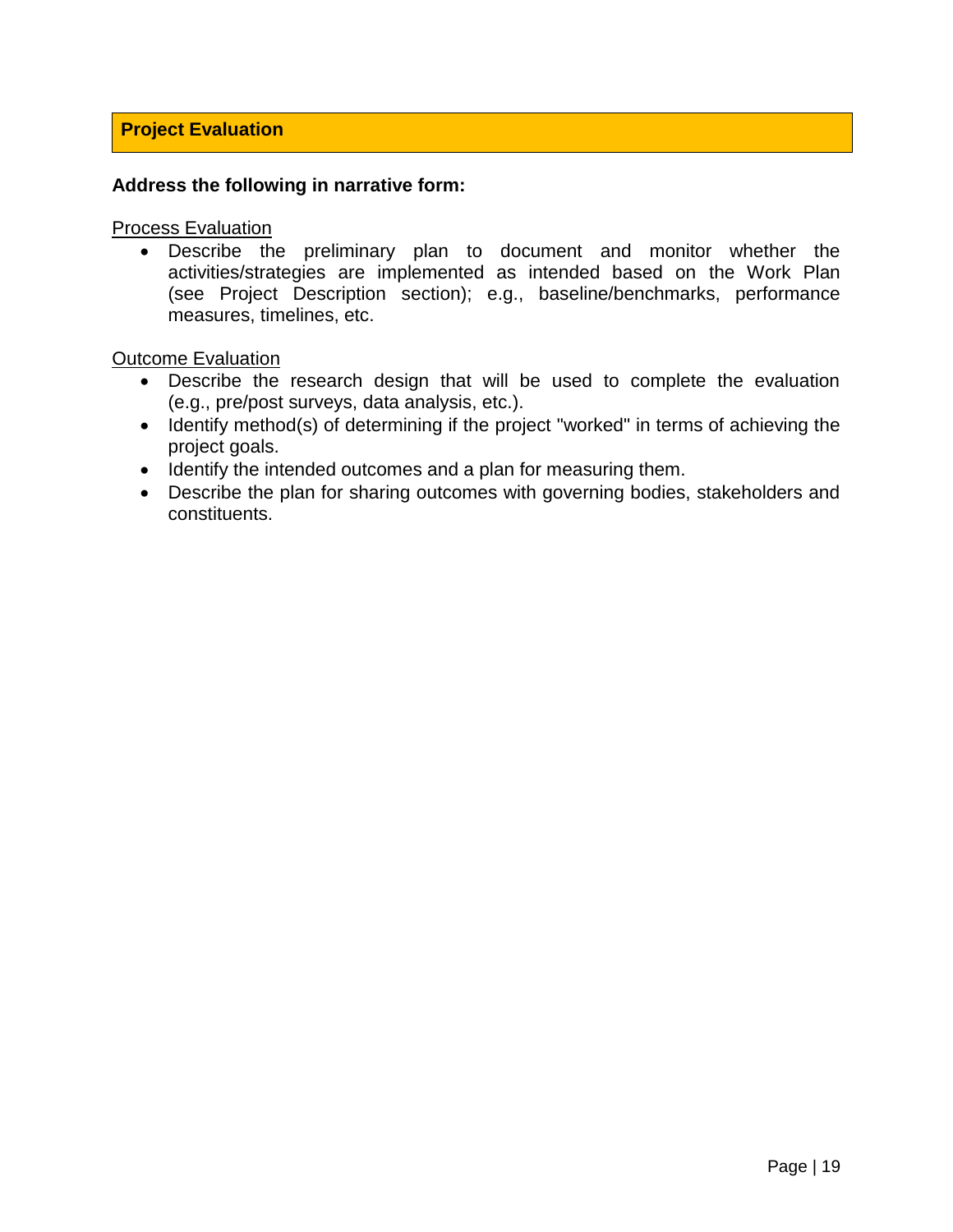## **Section III. Proposal Budget**

Applicants must complete a Budget Table and a Budget Narrative according to the instructions below.

#### **Budget Table**

Complete the following table for the grant funds being requested (up to \$600,000 for individual applications or \$850,000 for joint applications) and corresponding match.

Report amounts in whole dollars. While recognizing some jurisdictions may use different line items in the budget process, the categories listed below are the ones that funded projects will use when invoicing the BSCC for reimbursement of expenditures. Please check your calculations prior to submission as figures in the table do not auto-calculate. The required **20 percent match amount** (cash and/or in-kind) must be identified in the line item budget and described in the budget summary below.

All funds must be used consistent with the requirements of the *BSCC Grant Administration Guide* (2015). Applicants should reference this Guide for definitions and other guidance in preparing a budget. The Guide can be found on the BSCC website at: [http://www.bscc.ca.gov/downloads/BSCC%20Grant%20Admin%20Guide%20DRAFT%20rev.%](http://www.bscc.ca.gov/downloads/BSCC%20Grant%20Admin%20Guide%20DRAFT%20rev.%2011.23.15.pdf) [2011.23.15.pdf.](http://www.bscc.ca.gov/downloads/BSCC%20Grant%20Admin%20Guide%20DRAFT%20rev.%2011.23.15.pdf)

| <b>Budget Line Items</b>                                                                          | Grant<br><b>Funds</b> | Cash<br><b>Match</b> | <b>In-Kind</b><br><b>Match</b> | Total |
|---------------------------------------------------------------------------------------------------|-----------------------|----------------------|--------------------------------|-------|
| 1. Salaries and Benefits<br>(of Lead Agency only)                                                 | \$                    | \$                   | \$                             | \$    |
| 2. Services and Supplies                                                                          | \$                    | \$                   | \$                             | \$    |
| 3. Professional Services                                                                          | \$                    | \$                   | \$                             | \$    |
| 4. Community Partner Contracts<br>(minimum 30% of grant funds)                                    | \$                    | \$                   | \$                             | \$    |
| 5. Indirect Costs<br>(not to exceed 10% of grant funds)                                           | \$                    | \$                   | \$                             | \$    |
| 6. Data Collection/Evaluation<br>(minimum 5% of grant funds or<br>\$20,000, whichever is greater) | \$                    | \$                   | \$                             | \$    |
| 7. Fixed Assets/Equipment                                                                         | \$                    | \$                   | \$                             | \$    |
| 8.<br>Other (Travel, Training, etc.)                                                              | \$                    | \$                   | \$                             | \$    |
| TOTAL                                                                                             | \$                    | \$                   | \$                             | \$    |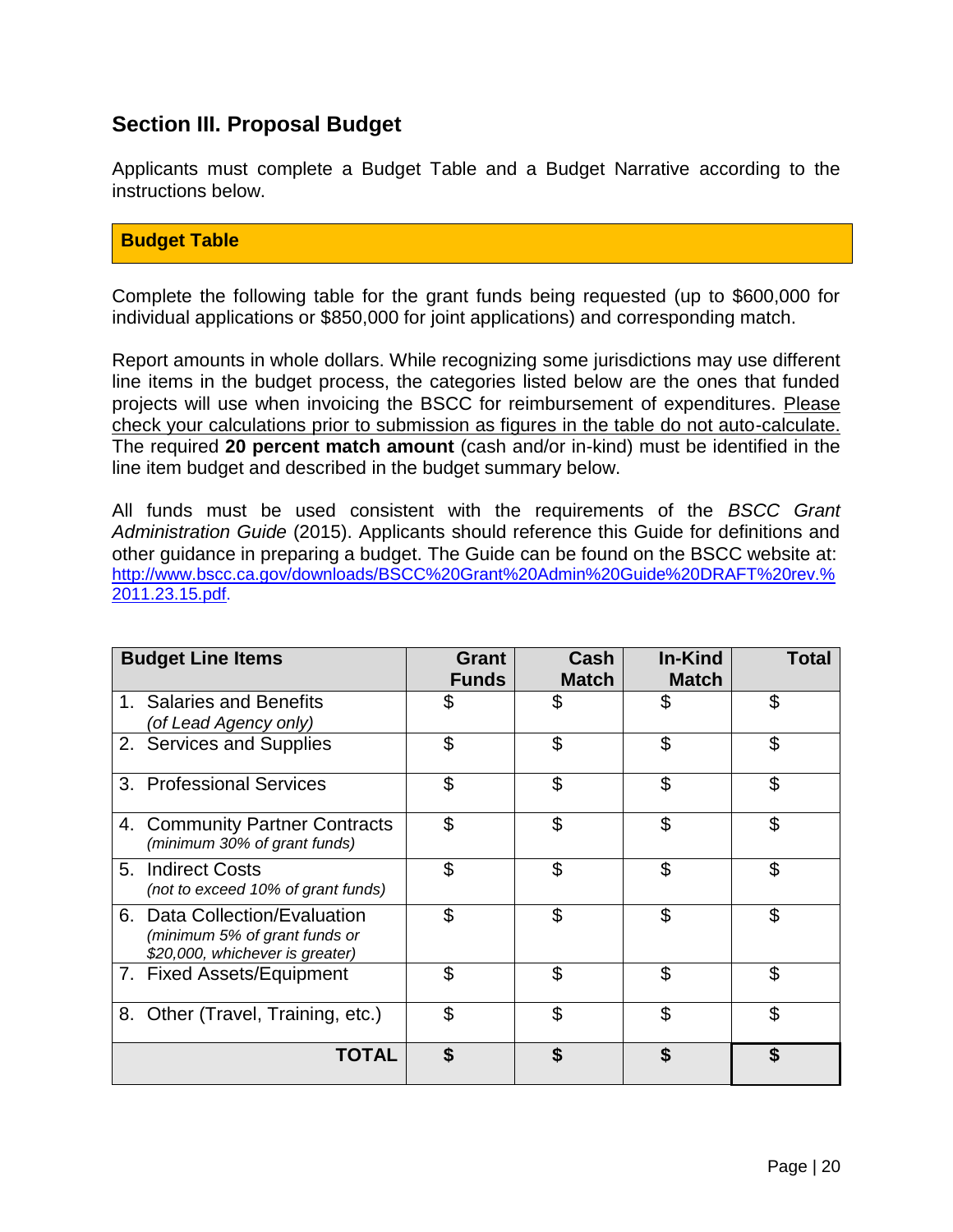## **Budget Narrative**

Provide the information listed under each line item below and provide narrative detail that will explain how the requested grant funds and match will be used to achieve project goals. Match funds may be expended in any line item and must be identified in their respective cash or in-kind dollar amounts. The amount of grant funds requested should be reasonable and appropriate given the proposed project's design and scope.

**1. Salaries and Benefits:** Provide the number of staff and percentage of time, classification/title, hourly rates, and benefits of all project staff employed by the Lead Agency. (Salaries and benefits of all other contracted staff go under the appropriate line item, either Professional Services or Community Partner contracts.)

Grant Funds:

Match:

**2. Services and Supplies:** Itemize all services and supplies.

Grant Funds:

Match:

**3. Professional Services:** List the names of all professional service contracts (e.g., contracts with other governmental entities or consultants). Itemize the services that will be provided by each and show funds allocated to each. Show hours and billing rates of all contracted staff.

Grant Funds:

Match:

**4. Community Partner Contracts:** List the names of all community partners, itemize the services that will be provided by each and show funds allocated to each. Show hours and billing rates of all community partner staff. A minimum of **30 percent** of the grant funds requested must be allocated to this line item.

Grant Funds:

Match: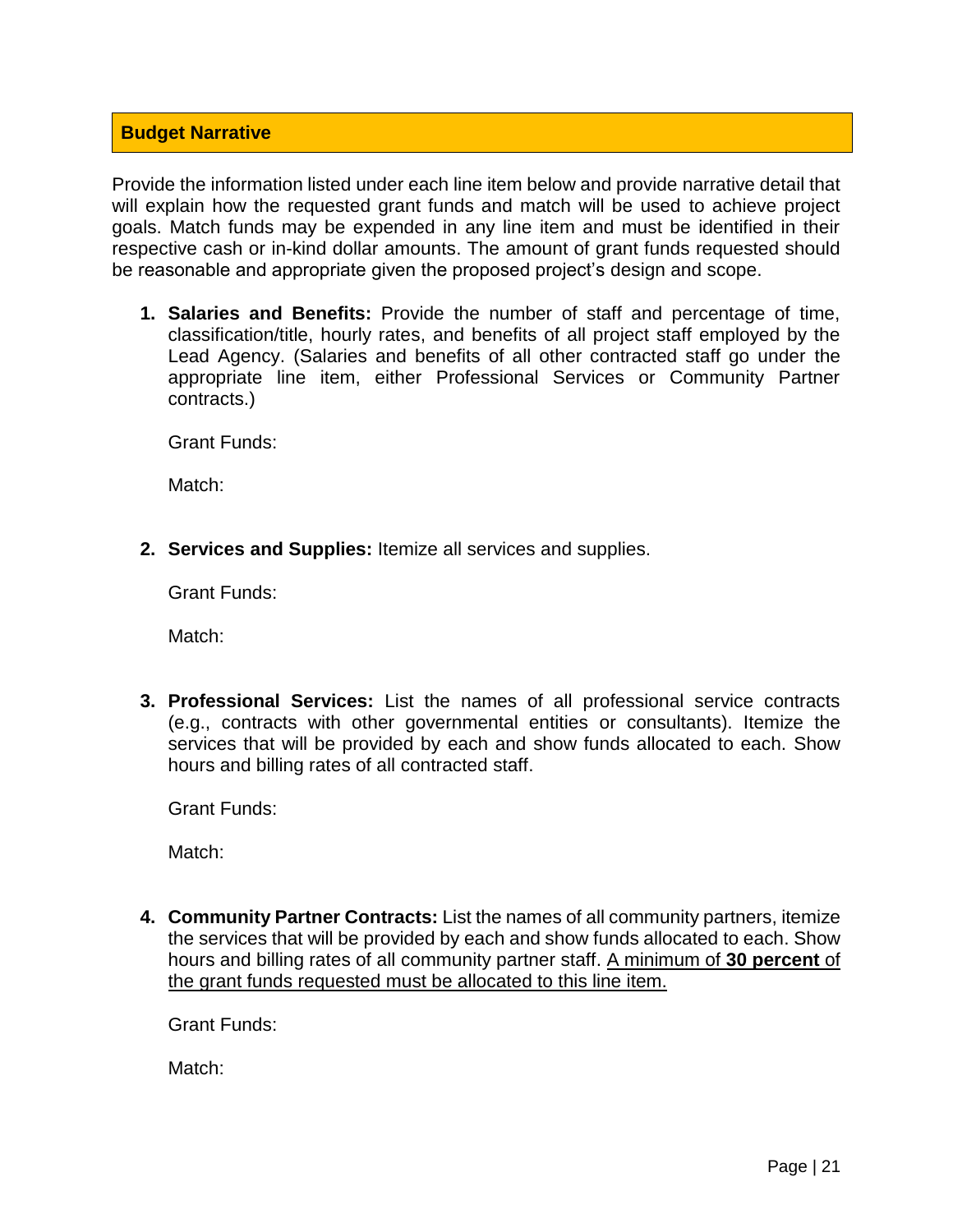**5. Indirect Costs:** Itemize all indirect costs. This total may not exceed **10 percent** of the grant funds.

Grant Funds:

Match:

**6. Data Collection and Evaluation:** Itemize all costs associated with data collection and evaluation efforts for this project. Applicant must dedicate a minimum of **5 percent or \$20,000** (whichever amount is greater) of the amount requested to this category.

Grant Funds:

Match:

**7. Fixed Assets/Equipment:** Itemize all fixed assets and/or equipment.

Grant Funds:

Match:

**8. Other (Travel, Training, etc.):** Itemize all costs associated with travel and training. Applicants should budget for two trips to Sacramento for grantee meetings.

Grant Funds:

Match: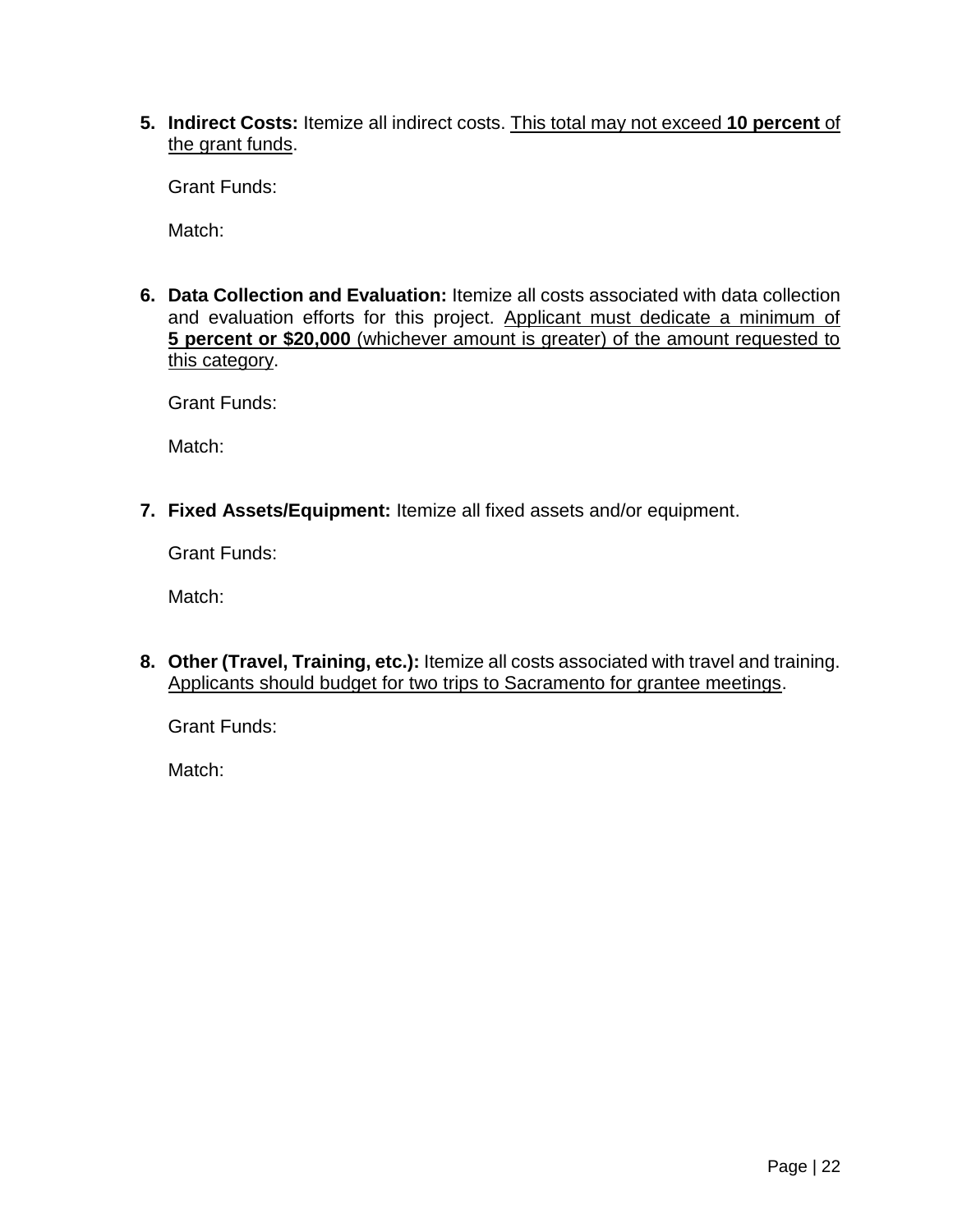## **Proposal Checklist**

A complete Strengthening Grant Proposal must contain the following (to be submitted in the order listed):

| <b>Required</b>                                                                                                                                          |
|----------------------------------------------------------------------------------------------------------------------------------------------------------|
| Applicant Information Form (Section I)                                                                                                                   |
| <b>Proposal Narrative (Sections II)</b>                                                                                                                  |
| <b>Proposal Budget (Section III)</b><br><b>Budget Summary Table</b><br><b>Budget Narrative</b>                                                           |
| California Penal Code Section 11108 Self-Certification Form                                                                                              |
| Letter(s) of Agreement (Appendix B) from Community Partners                                                                                              |
| Community Partners List (Appendix C)                                                                                                                     |
| $\checkmark$ Work Plan Chart (Appendix D)                                                                                                                |
| <b>Optional</b>                                                                                                                                          |
| Board Resolution (Appendix G)<br>✓<br>Note: The Governing Board Resolution is due prior to Grant Award Agreement,<br>not at time of proposal submission. |
| Letters of Support (maximum 3)<br>$\checkmark$<br>(Note: from parties not formally partnering on the grant.)                                             |

\*No other attachments will be considered for rating purposes.\*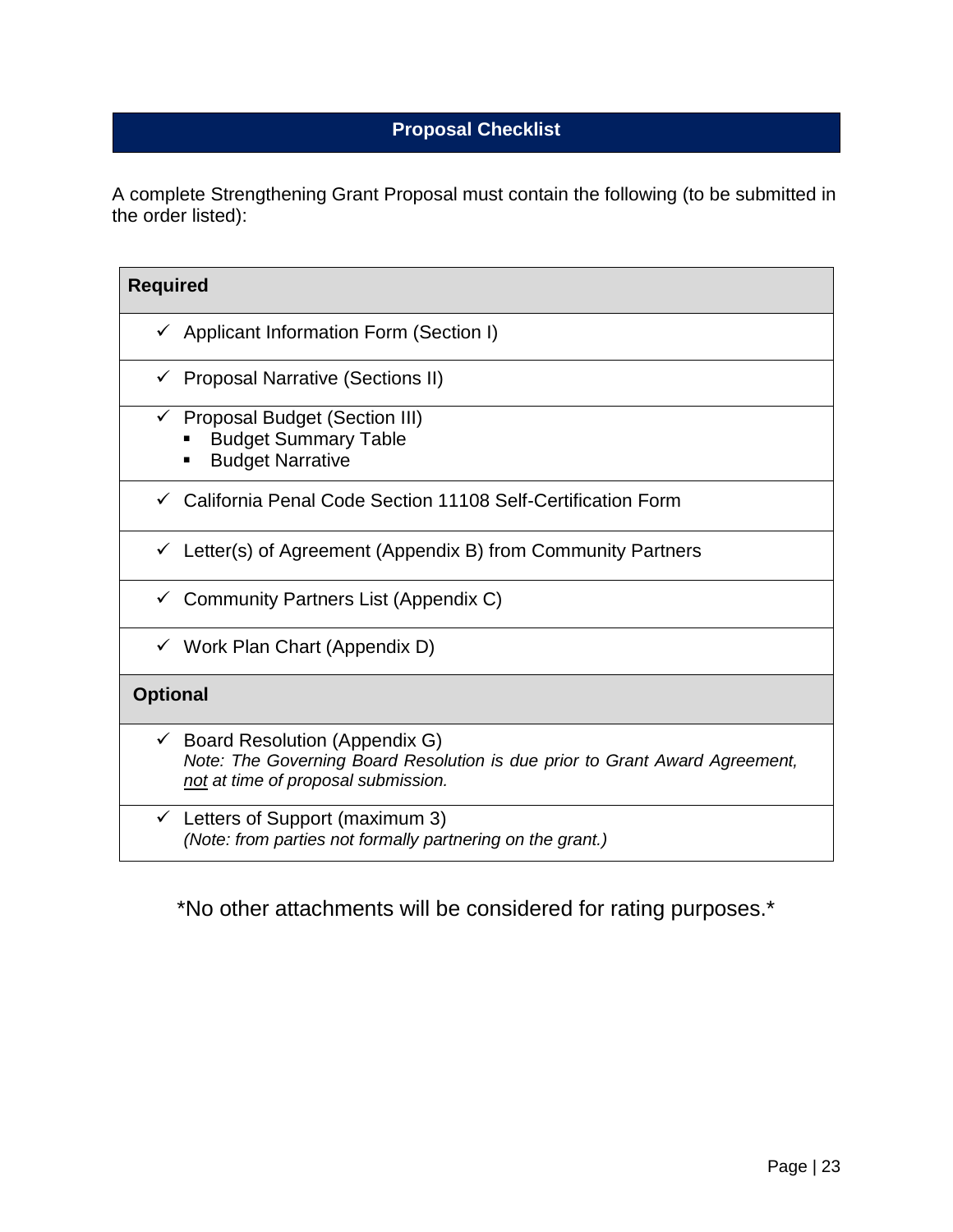# **Appendix A PENAL CODE SECTION 11108**

*Applicants must print this form, check the box and have the sheriff or police chief executive sign to self-certify compliance with California Penal Code Section 11108. Include the signed form with the proposal.*

## **California Penal Code Section 11108**

(a) Each sheriff or police chief executive shall submit descriptions of serialized property, or nonserialized property that has been uniquely inscribed, which has been reported stolen, lost, found, recovered, held for safekeeping, or under observation, directly into the appropriate Department of Justice automated property system for firearms, stolen bicycles, stolen vehicles, or other property, as the case may be.

(b) Information about a firearm entered into the automated system for firearms shall remain in the system until the reported firearm has been found, recovered, is no longer under observation, or the record is determined to have been entered in error.

(c) Any costs incurred by the Department of Justice to implement subdivision (b) shall be reimbursed from funds other than fees charged and collected pursuant to Sections 28225 and 28230.

*(Amended by Stats. 2010, Ch. 178, Sec. 90. Effective January 1, 2011. Operative January 1, 2012, by Sec. 107 of Ch. 178.)*

# ☐ **Self-Certification**

I hereby certify that the Lead Agency on this application is in compliance with California Penal Code Section 11108 (to be signed by the sheriff or police chief executive).

X

**Signature**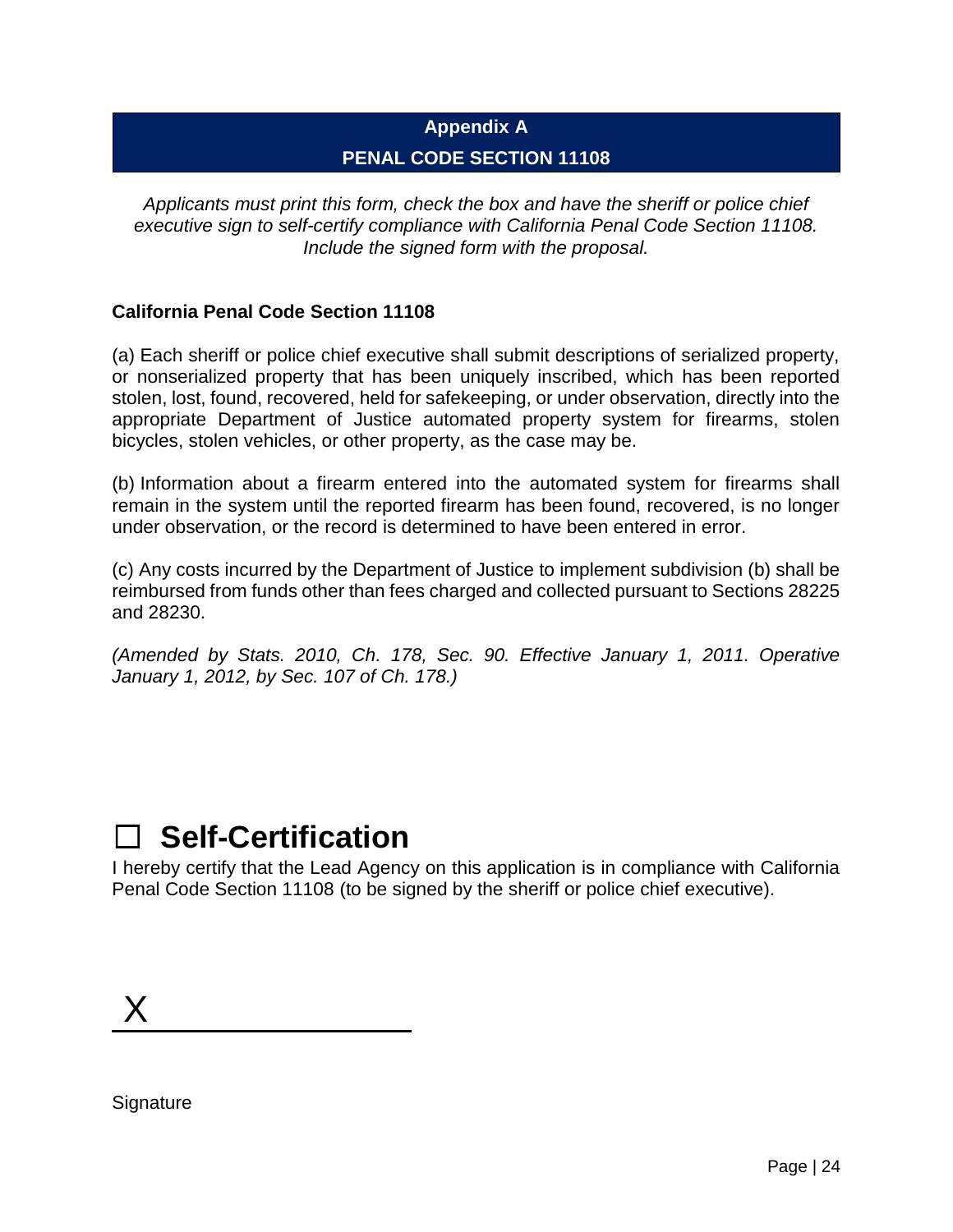## **Appendix B**

*Note: This letter is to be signed by BOTH Lead Agency and Community Partner(s). Multiple Community Partners may be listed on one letter.*

# **Strengthening Law Enforcement and Community Relations Grant Letter of Agreement**

(Date)

This is a letter of agreement between *(Community Partner's Name)* and *(Lead Agency)* for the purposes of applying for the Strengthening Law Enforcement and Community Relations Grant Program. *(Community Partner's Name)* agrees to partner with *(Lead*  **Agency**) on a collaborative approach to improve, strengthen, establish or reestablish positive meaningful relationships between law enforcement and our community.

*(If you would like to, you may provide additional information; e.g., explain the detail of collaboration, list the services or support, provide dates and timelines, etc.)*

Signed in mutual agreement,

 $X$  and  $X$  and  $X$  and  $X$  and  $X$  and  $X$ 

Signature Signature Signature Signature Signature *Name, Title Name, Title Address Address*

*Lead Agency Community Partner*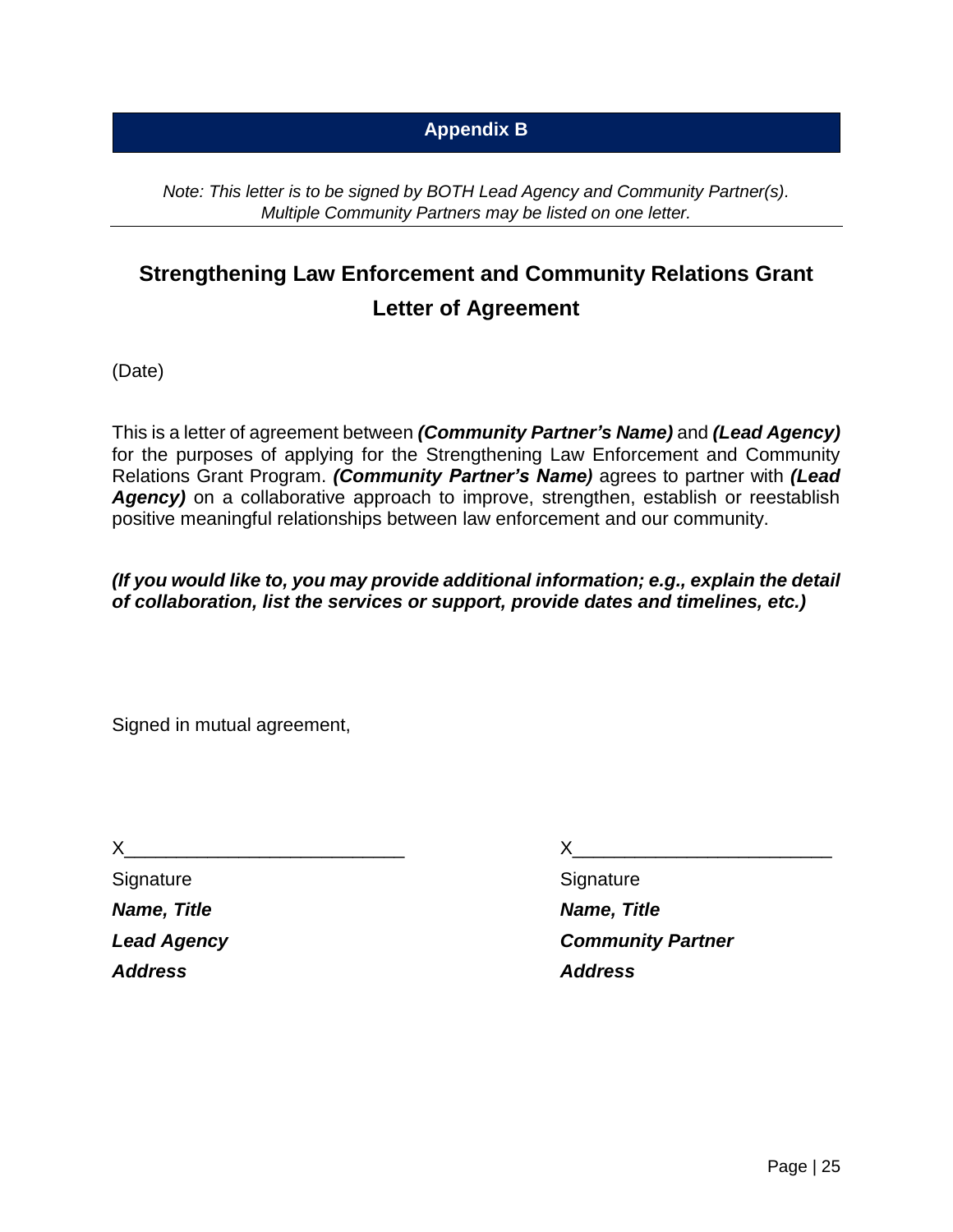# **Appendix C COMMUNITY PARTNERS LIST**

**Strengthening Law Enforcement and Community Relations Grant**

**Lead Agency:**

**Individual Name Job Title Agency/Organization Phone Number Email Address**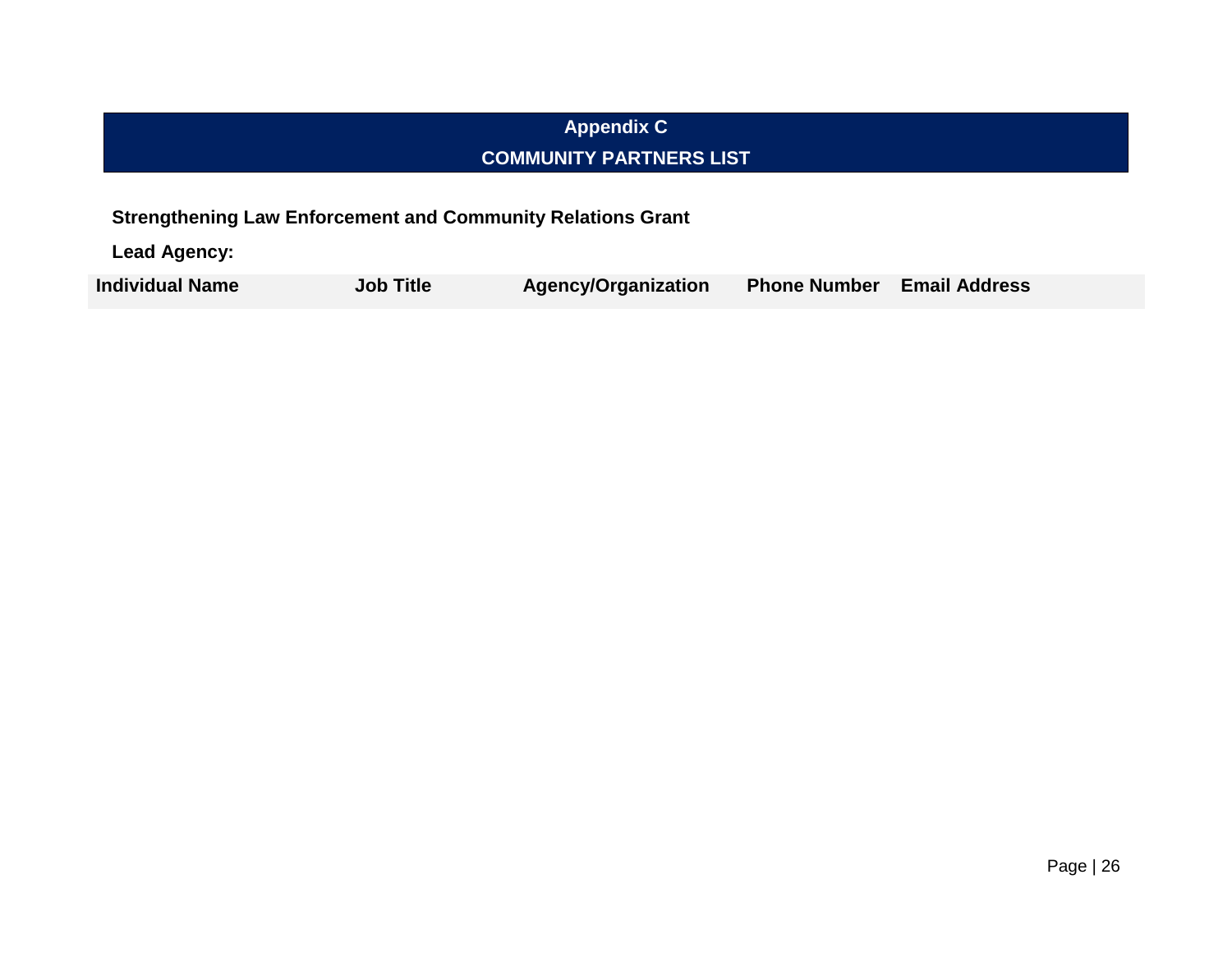# **Appendix D WORK PLAN**

A Work Plan outlines goals, objectives and timelines, and identifies the necessary processes and responsible parties to accomplish goals. Work Plans should be SMART: Specific, Measurable, Attainable, Relevant and Time-bound.

To build the Work Plan, complete **one table for each goal identified in the proposal.** Applicants should copy and paste the following tables into a separate document to create the Work Plan. Continue the numbering sequence started below (1, 2, 3, etc.).

| $(1)$ Goal:                         |                    |                   |                 |
|-------------------------------------|--------------------|-------------------|-----------------|
| Objectives:                         |                    |                   |                 |
| Project activities that support the | Responsible staff/ |                   | <b>Timeline</b> |
| identified goal and objectives      | partners           | <b>Start Date</b> | <b>End Date</b> |
|                                     |                    |                   |                 |

| $(2)$ Goal:                         |                    |                   |                 |
|-------------------------------------|--------------------|-------------------|-----------------|
| Objectives:                         |                    |                   |                 |
| Project activities that support the | Responsible staff/ | Timeline          |                 |
| identified goal and objectives      | partners           | <b>Start Date</b> | <b>End Date</b> |
|                                     |                    |                   |                 |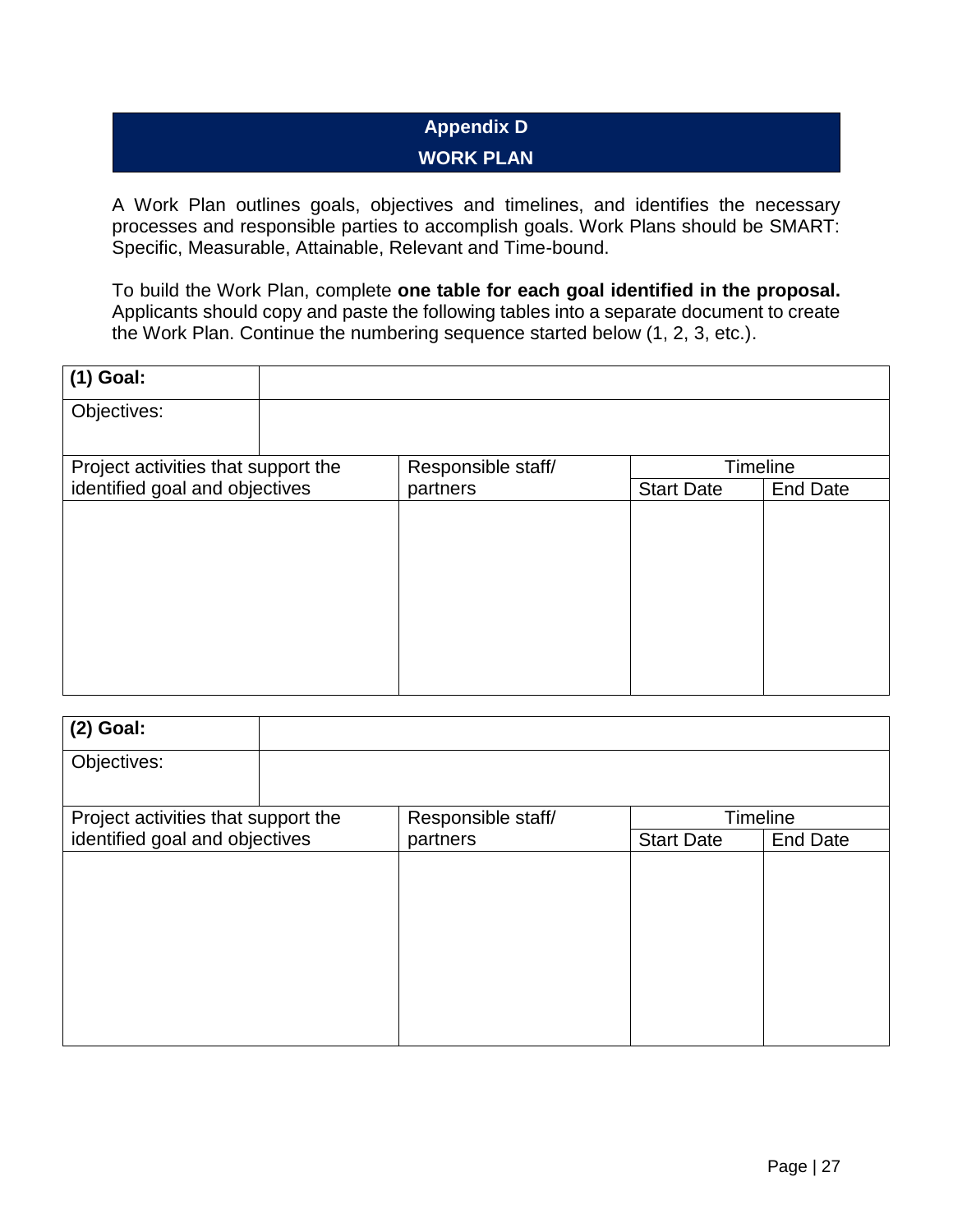# **Appendix E DEFINITION OF TERMS**

#### **Goal versus Objective**

Goals and objectives are terms in common use, sometimes used interchangeably because both refer to the intended results of program activities. Goals are longer-term than objectives, more broadly stated and govern the specific objectives to which program activities are directed.

In proposals, goals are defined by broad statements of what the program intends to accomplish, representing the long-term intended outcome of the program<sup>1</sup>.

Examples of goal statements<sup>1</sup>:

- To reduce the number of serious and chronic juvenile offenders.
- To divert nonviolent juvenile offenders from state juvenile correctional institutions.
- To restore the losses suffered by the victims of crimes.

Objectives are defined by statements of specific, measurable aims of program activities<sup>2</sup>. Objectives detail the tasks that must be completed to achieve goals<sup>3</sup>. Descriptions of objectives in the proposals should include three elements<sup>1</sup>:

- 1) Direction the expected change or accomplishment (e.g., improve, maintain);
- 2) Timeframe when the objective will be achieved; and
- 3) Target Population who is affected by the objective.

Examples of program objectives $1$ :

- By the end of the program, young, drug-addicted juveniles will recognize the long-term consequences of drug use.
- To place eligible juveniles in an intensive supervision program within two weeks of adjudication to ensure offender accountability and community safety.
- To ensure that juvenile offenders carry out all of the terms of the mediation agreements they have worked out with their victims by program completion.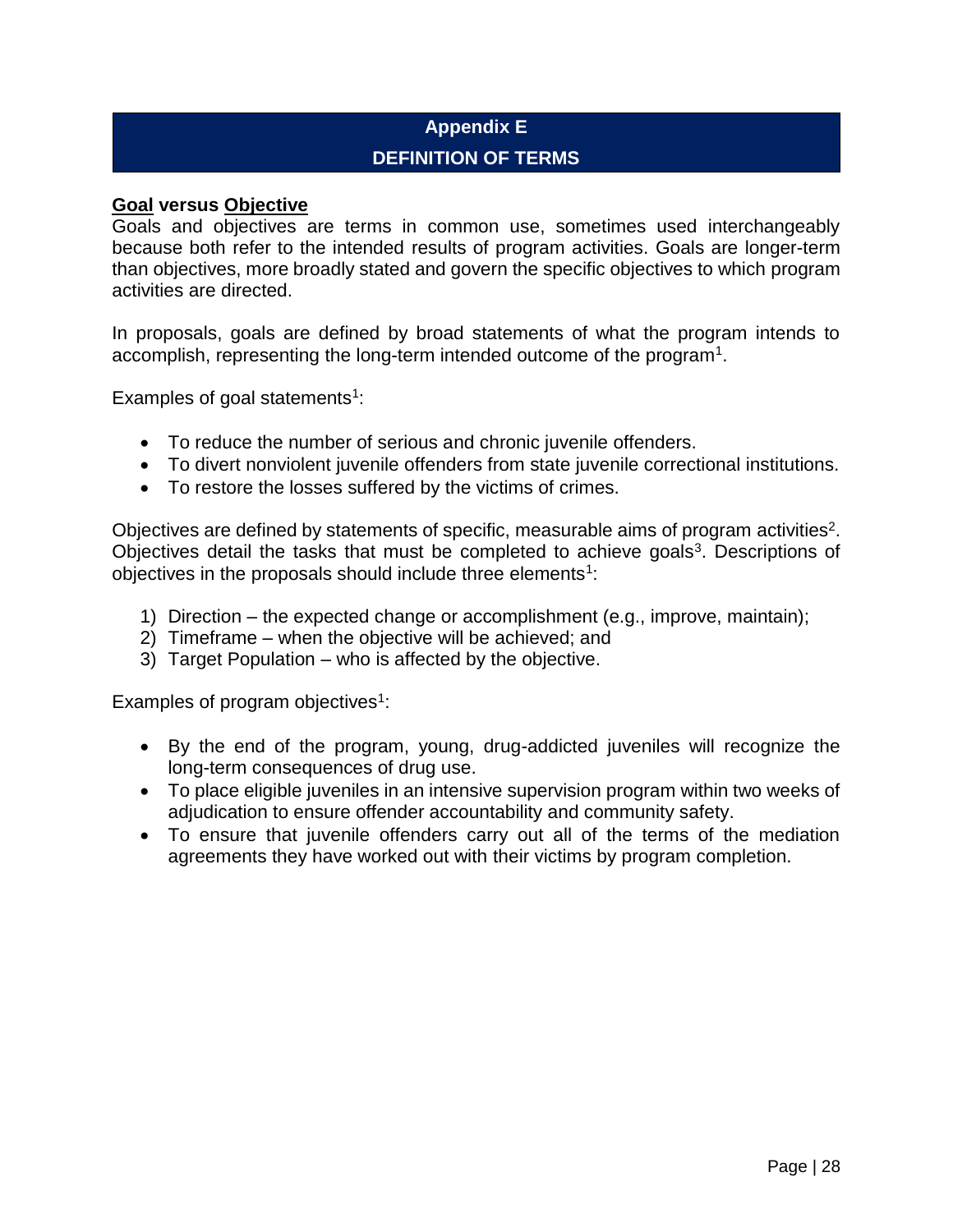## **Process Evaluation versus Outcome Evaluation**

#### **Process Evaluation**<sup>1</sup>

The purpose of the process evaluation is to assess how program activities are being carried out in accordance with goals and objectives. Process measures are designed to answer the question: "What is the program actually doing and is this what we planned it to do?" Examples of process measures include:

- Project staff have been recruited, hired and trained according to the Work Plan.
- Activities/strategies have been implemented on time according to the Work Plan.
- Number of interagency agreements entered into by the program compared to the number planned.
- Number of trainings conducted.
- Number of neighborhood meetings conducted.

## **Outcome Evaluation**<sup>1</sup>

 $\overline{a}$ 

The purpose of the outcome evaluation is to identify whether the program "worked" in terms of achieving its goals and objectives. Outcome measures are designed to answer the question: "What results did the program produce?" Examples of outcome measures include:

- Results of pre/post surveys (e.g., changes in the reported confidence/trust in law enforcement among community members).
- Implementation of regular, ongoing community forums where law enforcement/community dialogue takes place.
- Changes in policies at the Lead Agency level to reflect procedural justice principles.

In an evidence-based practice approach, outcome evaluations must include not only the measures but also analysis of the extent to which the measured results can be attributed to the program rather than to coincidence or alternative explanations.

<sup>1</sup> Justice Research and Statistics Association, Juvenile Justice Evaluation Center. (2003, June). *Juvenile Justice Program Evaluation: An overview (Second Edition).* Retrieved from [http://www.jrsa.org/njjec/publications/program-evaluation.pdf.](http://www.jrsa.org/njjec/publications/program-evaluation.pdf)

<sup>2</sup>New York State Division of Criminal Justice Services. *A Guide to Developing Goals and Objectives for Your Program.* Retrieved from [http://www.criminaljustice.ny.gov/ofpa/goalwrite.htm.](http://www.criminaljustice.ny.gov/ofpa/goalwrite.htm)

<sup>3</sup>National Center for Justice Planning. Overview of Strategic Planning*. Where Do We Want to Be? Goals and Objectives.* Retrieved from [http://ncjp.org/strategic-planning/overview/where-do-we-want-be/goals](http://ncjp.org/strategic-planning/overview/where-do-we-want-be/goals-objectives)[objectives.](http://ncjp.org/strategic-planning/overview/where-do-we-want-be/goals-objectives)